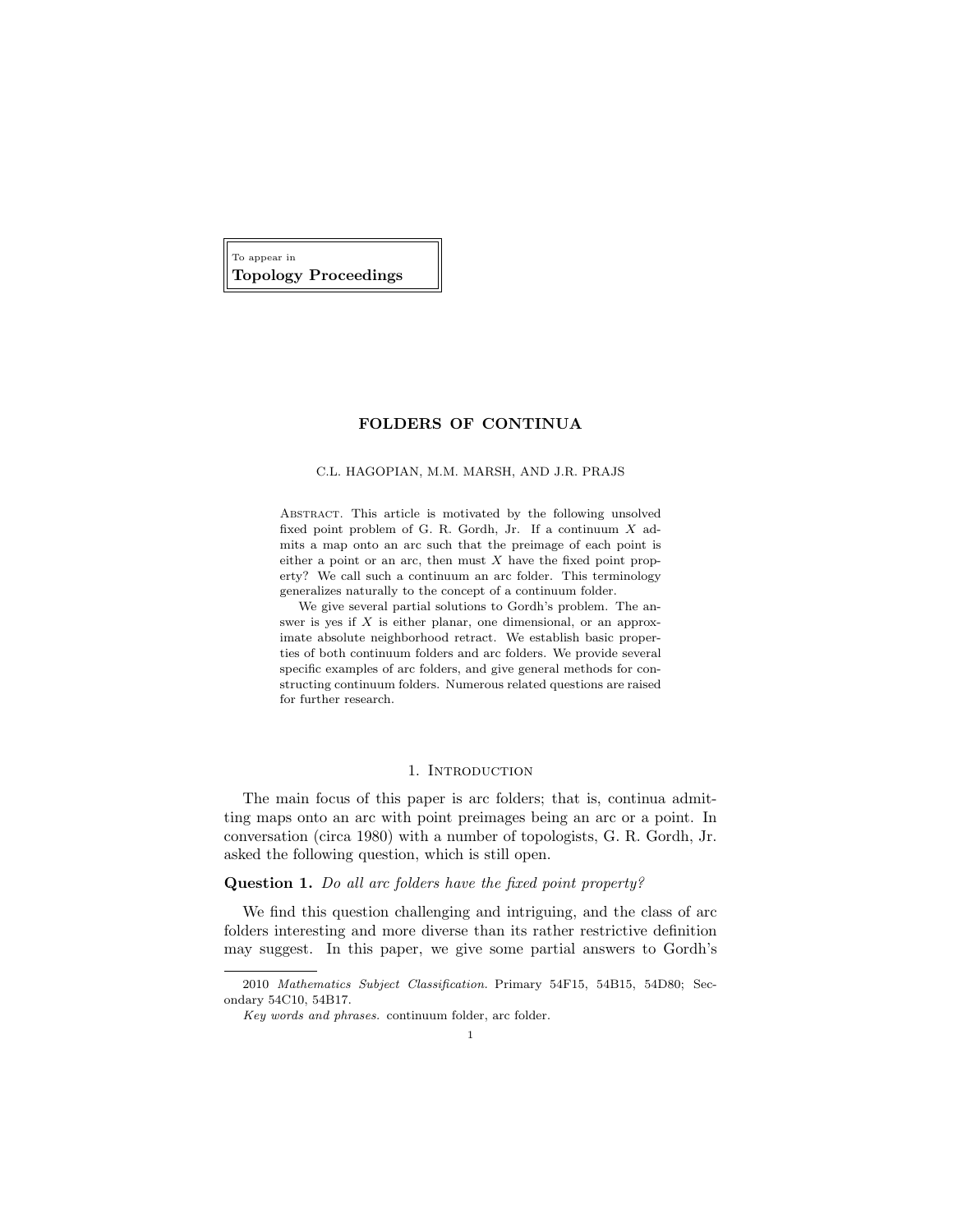question. We establish some general properties and unexpected examples of arc folders and their generalizations.

A continuum is a non-empty, compact, connected metric space. A map or mapping is a continuous function. A mapping  $f: X \to Y$  is monotone if, for each  $y \in Y$ ,  $f^{-1}(y)$  is connected. We study the class M of continua that admit a monotone mapping onto [0, 1]. If  $X \in \mathcal{M}$  and  $\eta: X \to [0, 1]$ is surjective and monotone, we refer to  $[0, 1]$  as the *base space* and to each  $\eta^{-1}(t)$ , for  $t \in [0,1]$ , as a *fiber* of X. This structure gives rise to an upper semi-continuous decomposition of  $X$ , where the fibers are elements of the decomposition. The class  $\mathcal M$  is inverse-invariant with respect to monotone maps; that is, if  $X$  is in  $M$  and  $Y$  admits a monotone map onto X, then Y is in M. Metric brush spaces with core an arc are in  $\mathcal M$ [34]; so, dendrites are in  $M$ . The arc of pseudo-arcs [3], [14], [23], the pseudo-hairy arc [46], and the hairy arc [1] are intricate members of  $\mathcal M$ that have received recent attention.

For eighty years, there has been considerable interest in the special case of irreducible continua X in M, see for example [19], [21], [22], [25], [27, Section 48], [28], [30], [31], [37], [39], [49], and [50]. E.S. Thomas's article [49] provides an extensive investigation of this case.

**Definition 1.** We refer to a member X of  $M$  together with a monotone surjective map  $\eta: X \to [0, 1]$  as a *continuum folder*. So, a continuum folder is a pair  $(X, \eta)$ , but we will typically refer to X as a continuum folder, with an assumed monotone map  $\eta: X \to [0, 1]$ . Let G be a class of continua. If each fiber of X is either a point or belongs to  $\mathcal{G}$ , we call X a G folder or a folder of continua from G.

**Definition 2.** For M a continuum, an  $\{M\}$  folder, which we denote simply by M folder, is a continuum folder where each fiber is either a point or is homeomorphic to M.

**Definition 3.** If the decomposition of a continuum folder  $X$  into its fibers is a continuous decomposition, we call  $X$  a *continuous continuum folder*.

A familiar, simple example of a continuous M folder is  $[0, 1] \times M$ , which is sometimes called an M cylinder.

There are arc folders, tree folders, disk folders, folders of absolute retracts, folders of chainable continua, etc. Our particular interest is arc folders.

In Section 2, we establish general properties of continuum folders. Subsections 3.1 and 3.2 provide general methods for constructing examples. Section 4 contains results specific to arc folders.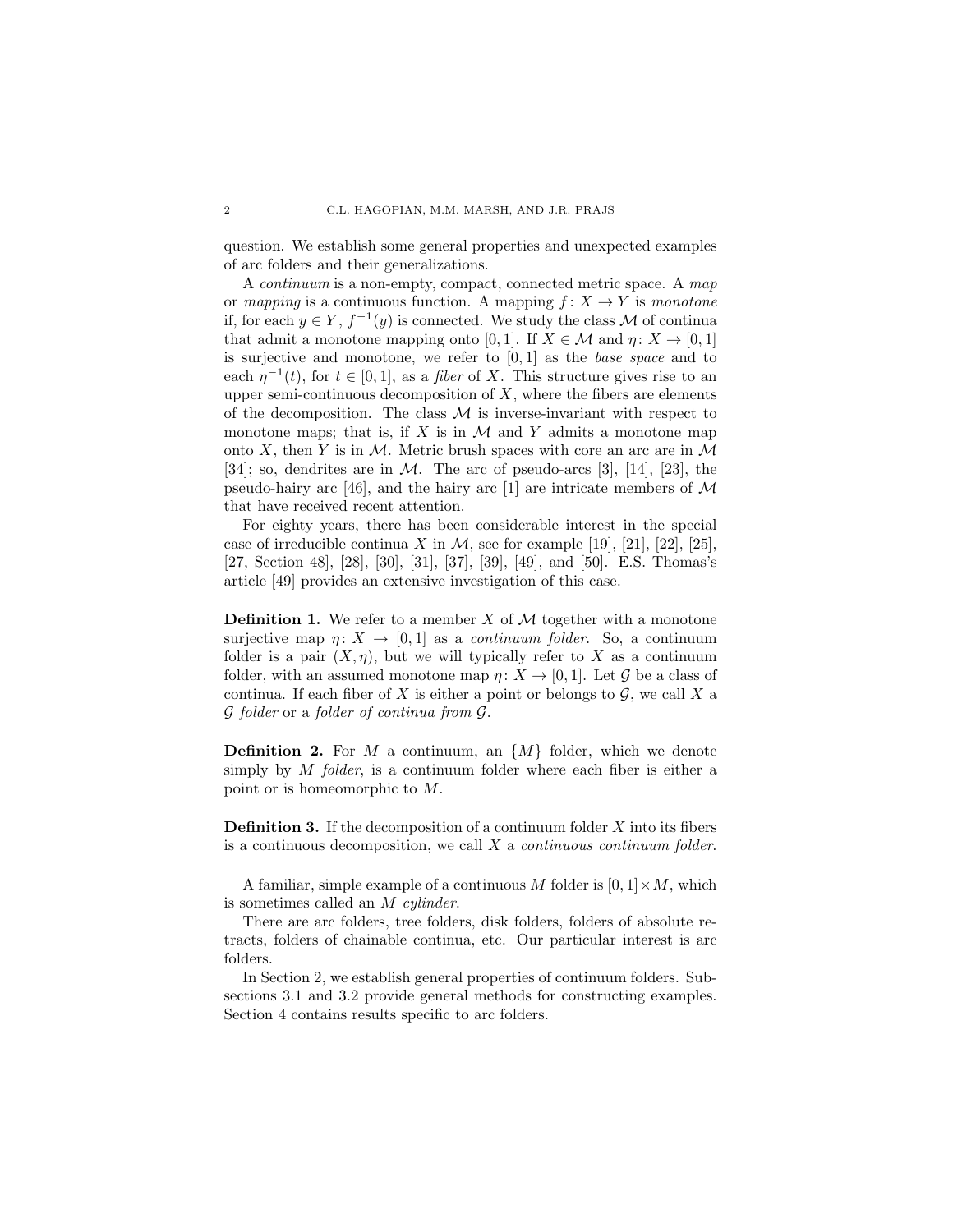#### 2. CONTINUUM FOLDERS

For X a compact metric space, and  $B \subset X$ , we let  $\text{cl}(B)$  and  $\dim(B)$ denote, respectively, the closure of  $B$ , and the inductive dimension of  $B$ as defined in [24] and [42]. If continua X and Y are homeomorphic, we write  $X \stackrel{T}{\approx} Y$ .

**Lemma 1.** If X is a folder of continua and  $t \in (0,1)$ , then  $\text{cl}(\eta^{-1}([0,t))) \cap$  $\eta^{-1}(t)$  and  $\text{cl}(\eta^{-1}((t,1])) \cap \eta^{-1}(t)$  are continua. For  $t = 0$ , the latter set is a continuum, and for  $t = 1$ , the former set is a continuum.

*Proof.* Let  $0 < t \leq 1$ . The set  $cl(\eta^{-1}([0,t))) \cap \eta^{-1}(t)$  is closed, so we will show that it is also connected. Assume the contrary. Let  $\text{cl}(\eta^{-1}([0,t))) \cap$  $\eta^{-1}(t)$  be the union of two disjoint, non-empty, closed sets A and B. Let C and D be disjoint open sets in X such that  $A \subset C$  and  $B \subset D$ . Since each fiber of X is a continuum, there exists  $r \in [0, t)$  such that for each  $s \in [r, t)$ , either  $\eta^{-1}(s) \subset C$  or  $\eta^{-1}(s) \subset D$ . Let  $s \in [r, t)$  such that  $\eta^{-1}(s) \subset C$ . Since  $\eta^{-1}(s)$  separates X, it follows that  $\eta^{-1}([0, s]) \cup cl(\eta^{-1}([s, t)) \cap C)$ and  $\text{cl}(\eta^{-1}([s,t)) \cap D)$  are non-empty, disjoint, closed sets whose union is  $\text{cl}(\eta^{-1}([0,t)))$ . However, since  $\eta$  is monotone,  $\eta^{-1}([0,t))$  is connected and  $\text{cl}(\eta^{-1}([0,t)))$  is a continuum, which is a contradiction.

A similar argument holds when  $0 \le t \le 1$ .

A continuum X is *acyclic* if for each  $n \geq 1$ , the  $n<sup>th</sup>$  Čech cohomology group of X,  $H^{n}(X;\mathbb{Z})$ , is trivial. A continuum X is *unicoherent* if whenever X is the union of two subcontinua H and K, we have that  $H \cap K$  is connected.

**Proposition 1.** If  $X$  is a folder of acyclic continua, then  $X$  is acyclic. Also, X is unicoherent.

*Proof.* That X is acyclic follows from the Vietoris-Begle theorem, see [48, Theorem 15, page 344. Since  $H^1(X;\mathbb{Z})$  is trivial, by Bruschlinsky's theorem [13, Theorem 8.1], each map from X to  $S<sup>1</sup>$  is inessential (homotopic to a constant map). So, X is unicoherent.

**Proposition 2.** If X is a folder of continua with trivial shape and  $dim(X)$ is finite, then X has trivial shape.

Proof. This follows from R.B Sher [47, Theorem 11]. Or, see Theorem 9.3 on page 352 in [6].

**Proposition 3.** If  $X$  is a folder of continua, each with dimension less than or equal n, then  $\dim(X) \leq n+1$ .

*Proof.* This follows from [42, Theorem 22.1, page 139].  $\Box$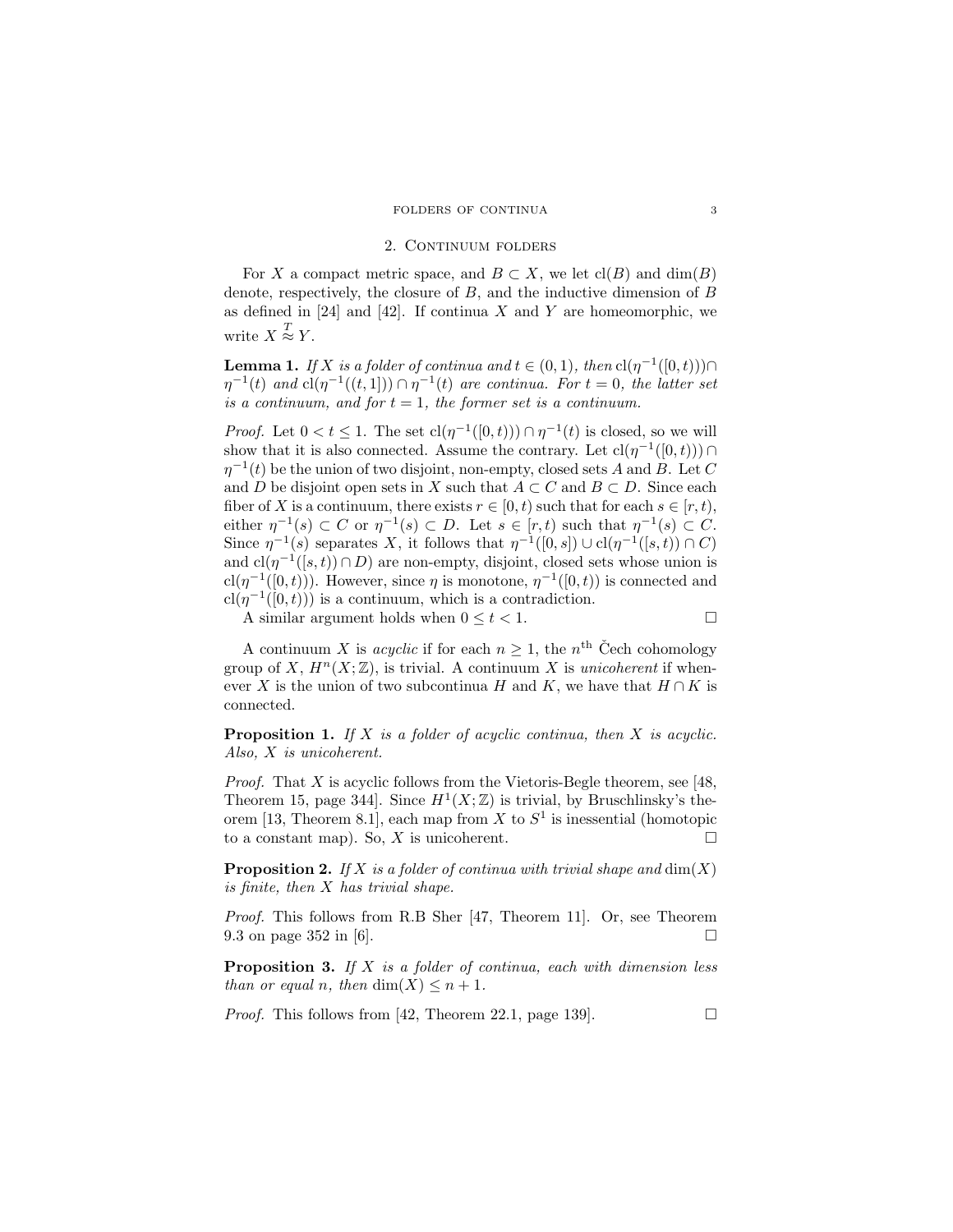**Proposition 4.** If X is a hereditarily unicoherent folder of continua, then each indecomposable subcontinuum of  $X$  is contained in some fiber of  $X$ .

*Proof.* Suppose  $X$  contains an indecomposable subcontinuum  $Y$  that is not contained in a fiber of X. Then Y must meet two fibers  $\eta^{-1}(r)$  and  $\eta^{-1}(s)$ , where  $0 \leq r < s \leq 1$ . We can choose a, b with  $r \leq a < b \leq s$ so that two distinct composants H and L of Y meet both  $\eta^{-1}(a)$  and  $\eta^{-1}(b)$ . Let E and F be continua in H and L, respectively, such that  $\eta^{-1}(a) \cap E \neq \emptyset \neq \eta^{-1}(b) \cap E$ , and  $\eta^{-1}(a) \cap F \neq \emptyset \neq \eta^{-1}(b) \cap F$ . Note that  $\eta^{-1}(a) \cup E \cup \eta^{-1}(b)$  and  $\eta^{-1}(a) \cup F \cup \eta^{-1}(b)$  are two subcontinua of X whose intersection  $\eta^{-1}(a) \cup \eta^{-1}(b)$  is not connected. So, X contains a non-unicoherent subcontinuum, which is a contradiction.

A continuum X is *irreducible* if there exist points  $p$  and  $q$  in X such that no proper subcontinuum of X contains both  $p$  and  $q$ . In this case, we say that  $X$  is *irreducible between the points p and q*. We note that if a continuum folder  $X$  is irreducible, then it is irreducible between points  $p \in \eta^{-1}(0)$  and  $q \in \eta^{-1}(1)$ .

Proposition 5. Each irreducible folder of 1-dimensional continua is 1 dimensional.

Proof. This proposition follows almost immediately from Theorem 1 in [28]. One only needs to check that the "fibres" in Theorem 1 are subsets of the 1-dimensional fibers in our folder decomposition. The A. Lelek and D. Zaremba fibres are "layers" of the minimal decomposition discussed by K. Kuratowski in §48(IV) of [27], called "tranches" in an earlier edition of his book. See specifically Theorem 3 on page 200 in [27], or see Theorem 3 on page 8 in [49].

To complete the proof, let  $X$  be an irreducible folder of 1-dimensional continua, and let  $G$  be the minimal decomposition of  $X$ . Since each element of  $G$  is contained in a fiber of  $X$ , and each fiber of  $X$  is 1dimensional, it follows from [28, Theorem 1] that X is 1-dimensional.  $\square$ 

Proposition 6. A folder of chainable continua is chainable if and only if it is atriodic.

*Proof.* Let X be a folder of chainable continua. If X is chainable, it is known that  $X$  is atriodic. So, we prove the converse.

Suppose  $X$  is atriodic. Then, in particular,  $X$  is not a triod. By Proposition 1, X is unicoherent. By Sorgenfrey's theorem (see [43, 11.34, page 216]), it follows that  $X$  is irreducible.

By Proposition 5, the dimension of  $X$  is one. By Proposition 2,  $X$  has trivial shape. Thus, we have that  $X$  is tree-like. So,  $X$  is hereditarily unicoherent. By Proposition 4, each indecomposable subcontinuum of  $X$ is in some fiber of X. Hence, by [14, Theorem 2], X is chainable.  $\square$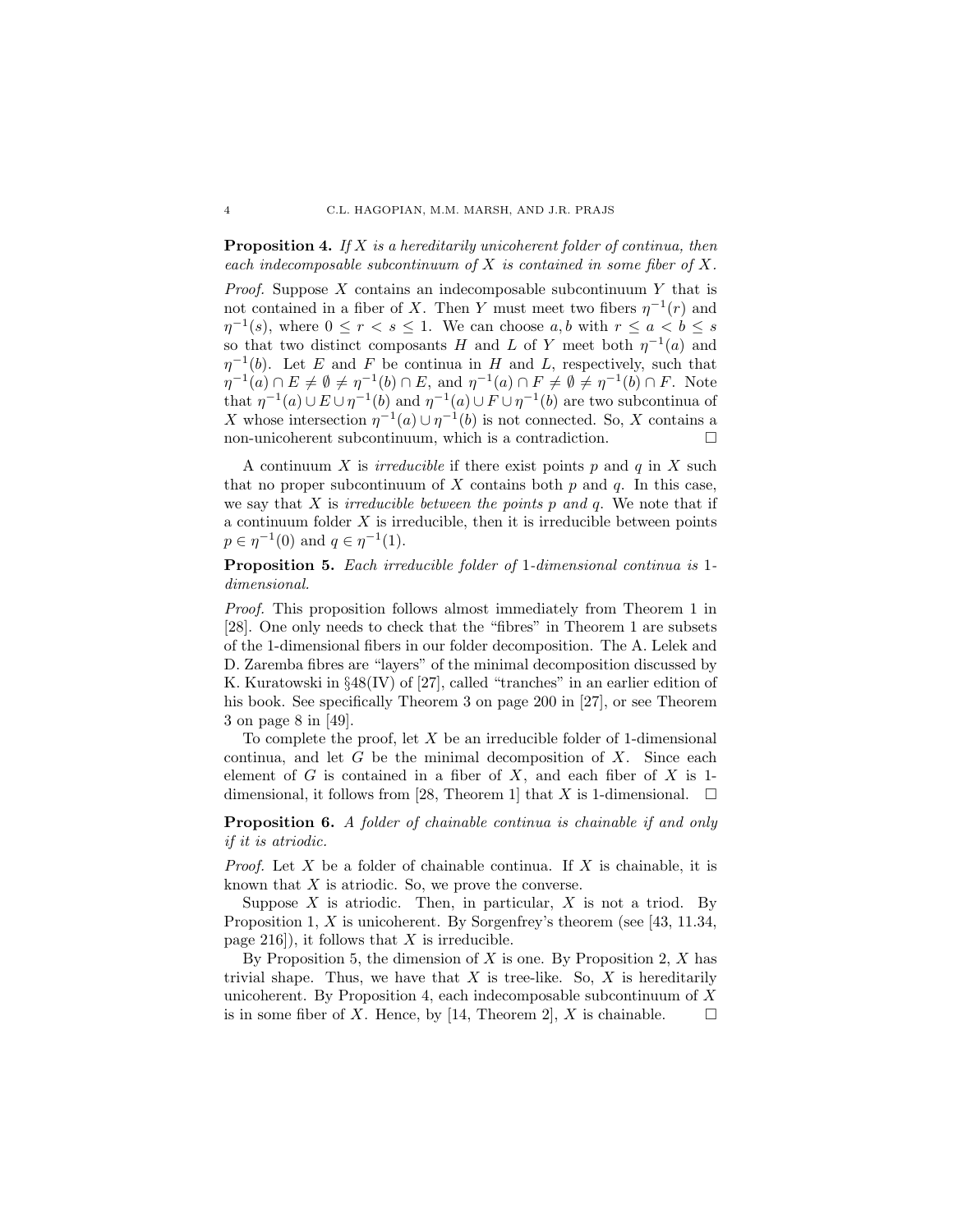#### FOLDERS OF CONTINUA<sup>5</sup>

## Question 2. Is each irreducible arc folder embeddable in the plane?

A continuum X is a  $\lambda$ -dendroid if it is hereditarily unicoherent and hereditarily decomposable. H. Cook [11] has shown that all  $\lambda$ -dendroids are tree-like.

**Proposition 7.** If X is a 1-dimensional folder of  $\lambda$ -dendroids, then X is a λ-dendroid.

Proof. Since tree-likeness is equivalent to trivial shape in the case of 1 dimensional continua, it follows from Proposition 2 that  $X$  is tree-like. Hence, X is hereditarily unicoherent. Since  $\lambda$ -dendroids are hereditarily decomposable, it follows from Proposition 4 that X contains no indecomposable subcontinuum; that is,  $X$  is hereditarily decomposable. We have that X is a  $\lambda$ -dendroid.

A continuum  $X$  has the *fixed point property* (fpp) if each mapping  $f: X \to X$  has a fixed point; that is, a point  $x \in X$  such that  $f(x) = x$ .

**Corollary 1.** If X is a 1-dimensional folder of  $\lambda$ -dendroids, then X has the fpp.

*Proof.* This follows from Proposition 7 and R. Manka's result in  $[32]$  that  $\lambda$ -dendroids have the fpp.

A 1-dimensional continuum folder may fail to have the fpp, even when it is irreducible and all of its fibers have the fpp (see [19], [21], and [37]).

Let X and A be continua with  $A \subset X$ . If  $r: X \to A$  is a mapping such that  $r|_A$  is the identity mapping on A, then r is called a retraction and A is called a retract of X. The continuum A is an absolute retract  $(AR)$ if whenever  $A$  is embedded as a subset of the Hilbert cube  $Q$ , there is a retraction r of Q onto the embedded copy of A.

Below we give an example of an AR folder without the fpp, where all fibers are arcs, except  $\eta^{-1}(1)$  which is a disk.

**Example 1.** Let  $X$  be the cone over a simple spiral to the unit circle in the plane. Then  $X$  is an AR folder that does not have the fpp. Furthermore, the fiber  $\eta^{-1}(1)$  is a disk and all other fibers of X are arcs.

*Proof.* R.J. Knill showed in [26] that  $X$  admits a fixed-point-free mapping. We show that  $X$  is an AR folder.

First, we embed X in  $\mathbb{R}^3$ . Let C be the unit circle in the xy-plane, and let S be a simple spiral in the xy-plane such that  $q = (2, 0, 0)$  is the endpoint of S,  $S \cap C = \emptyset$ , and  $S \cup C$  is a compactification of S. Let  $v = (0, 0, 1).$ 

For each point p in the xy-plane, let  $\ell_p = \{tv+(1-t)p | 0 \le t \le 1\}$ . For convenience, we let  $t \cdot p$  denote the point  $tv + (1-t)p$  for each  $0 \le t \le 1$ .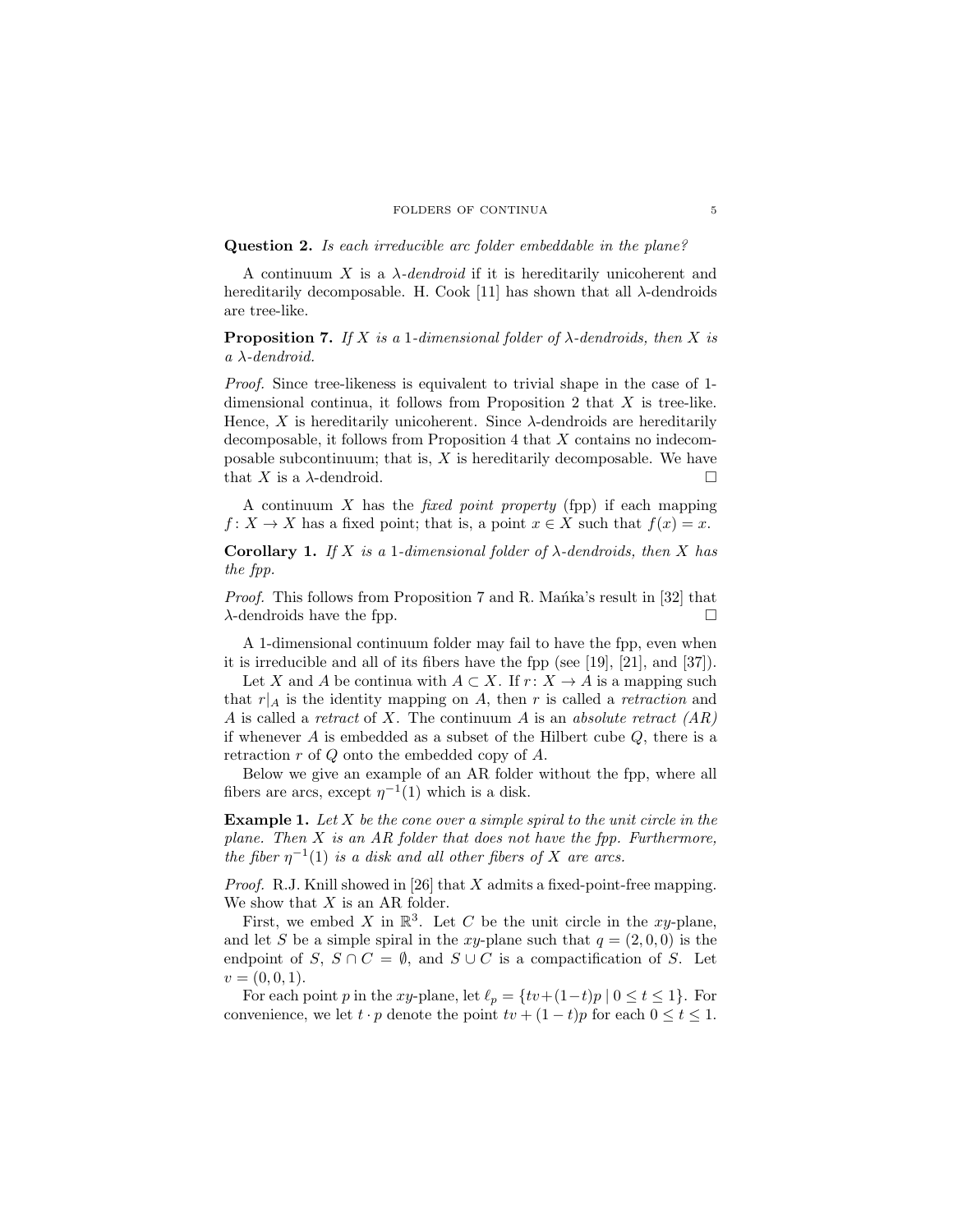Note that the third coordinate of  $t \cdot p$  is t for all points p in the xy-plane. So, for all such  $p, 0 \tcdot p = p$  and  $1 \tcdot p = v$ . For each subset B of the xy-plane, let  $cone(B) = \bigcup_{p \in B} \ell_p$ .

Let  $X = \text{cone}(S \cup C)$ . To see that X is an AR folder, we decompose cone(S) into a union of arcs; and let  $cone(C)$ , which is topologically a disk, be a single member of the decomposition. Let  $A_q = \{q\}$ . For  $p \in S \setminus \{q\}$ , let  $A_p$  be the arc in S with endpoints q and p. For  $0 < t < 1$ , let  $t \cdot A_p = \{t \cdot z \mid z \in A_p\}$ . Let  $g \colon S \to [0,1)$  be a homeomorphism. Finally, for  $p \in S$ , let  $L_p = \{t \cdot p \mid 0 \le t \le g(p)\} \cup g(p) \cdot A_p$ . Note that  $L_q = \{q\}$ , and otherwise,  $L_p$  is a nondegenerate arc. Also, it is easy to see that the collection  $\{L_p | p \in S\} \cup \{\text{cone}(C)\}\$ is an upper semicontinuous decomposition of X. Letting  $\eta: X \to [0,1]$  be the mapping such that  $\eta(L_p) = g(p)$  and  $\eta(\text{cone}(C)) = \{1\}$ , we see that X is an AR folder. Although we have one degenerate fiber, namely  $L_q$ , it is clear that the decomposition of cone(S) could be modified to have no degenerate fibers.  $\Box$ 

A compactum X is *weakly aposyndetic* if, for each point  $x \in X$ , there exist a continuum K in  $X \setminus \{x\}$  such that K has nonempty interior. A point x in a compactum X is a *cofilament point* if  $X \setminus \{x\}$  contains only continua with empty interior. Dendroids that do not contain a cofilament point are weakly aposyndetic.

**Proposition 8.** If  $X$  is a 1-dimensional continuous folder of dendroids that do not contain cofilament points, then  $X$  is an arc.

*Proof.* By Proposition 7, X is a  $\lambda$ -dendroid. Since the decomposition of X into fibers is continuous, the monotone mapping  $\eta: X \to [0, 1]$  is open. Each fiber that is nondegenerate is weakly aposydetic. So, it follows from Theorem 2.3 in [45], that  $\eta$  is a homeomorphism. Hence, X is an arc.  $\square$ 

Corollary 2. Each 1-dimensional continuous folder of dendrites is an arc.

Question 3. Can Proposition 8 be generalized to include all dendroids?

The next section provides methods for constructing continuum folders.

3. Examples of threaded continuum folders

**Definition 4.** A *thread* in a continuum folder  $X$  is a continuous selector of  $\eta: X \to [0,1]$ ; that is, an arc A in X such that  $A \cap \eta^{-1}(t)$  is degenerate for each  $t \in [0,1]$ . The folder X is called threaded if each point  $x \in X$ belongs to a thread in  $X$ .

Proposition 9. Each threaded continuum folder is continuous.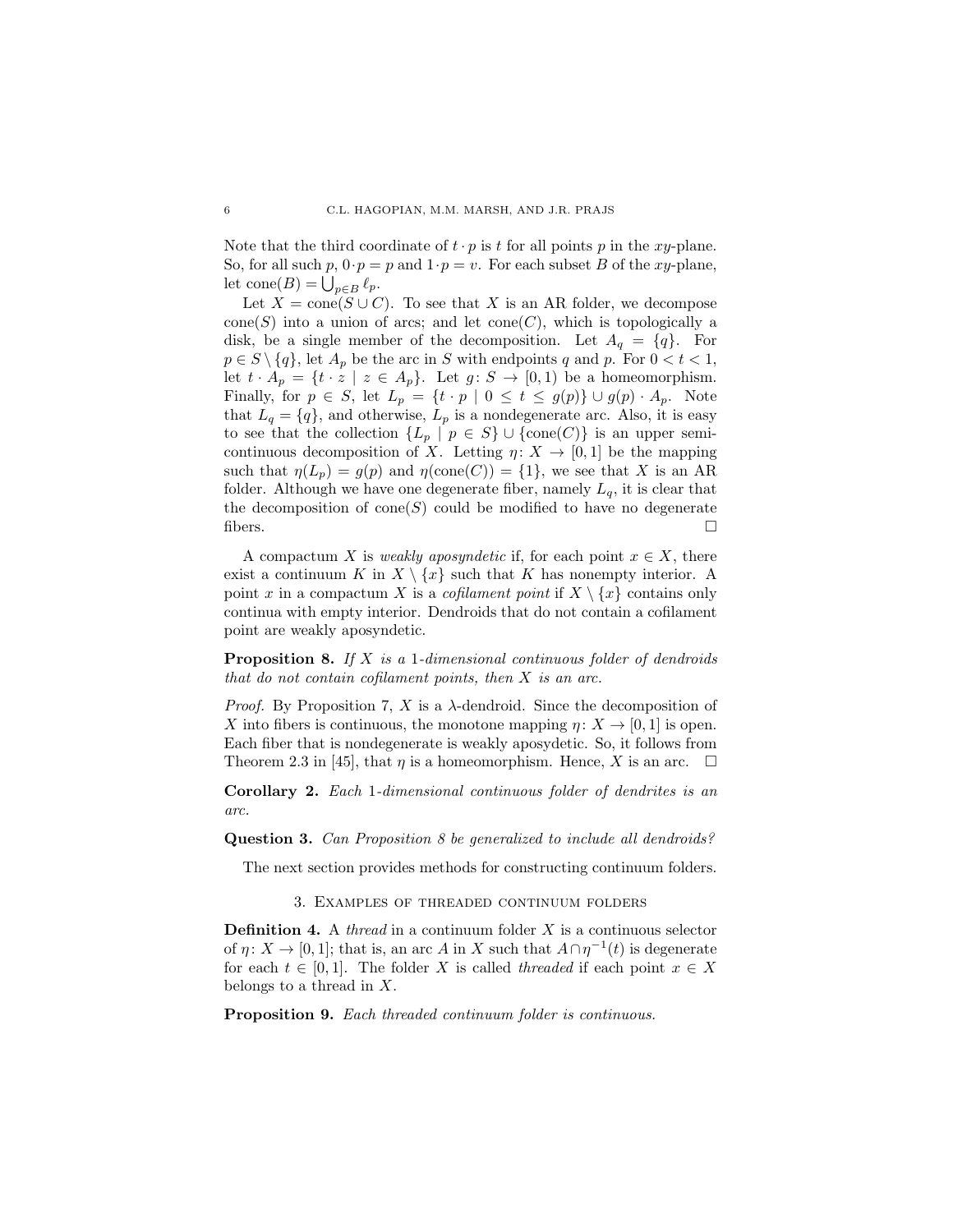*Proof.* Let  $X$  be a threaded continuum folder. It suffices to show that  $\eta: X \to [0,1]$  is an open mapping. Let U be an open set in X, and let  $x \in U$ . Since X is threaded, there exists an arc A in X such that  $x \in A$ and  $A \cap \eta^{-1}(t)$  is degenerate for each  $t \in [0,1]$ . We see that  $\eta(x)$  is in the interior of  $\eta(U \cap A)$ , which is a subset of  $\eta(U)$ . It follows that  $\eta(U)$ is open. Hence,  $\eta$  is an open mapping, and the decomposition of X into fibers  $\eta^{-1}(t)$ , for  $t \in [0,1]$ , is continuous.

Proposition 10. An arc is the only one-dimensional threaded arc folder.

Proof. Let X be a one-dimensional threaded arc folder. By Proposition 9, X is a continuous arc folder. By Corollary 2, X is an arc.  $\square$ 



FIGURE 1. A non-locally connected threaded arc folder

# Example 2. Not all threaded arc folders are locally connected.

Proof. Let W be the Warsaw circle together with its bounded complementary domain as in Figure 1. The darker arc is a thread that contains the given point  $x$  and whose intersection with every fiber is degenerate. Clearly, W is not locally connected.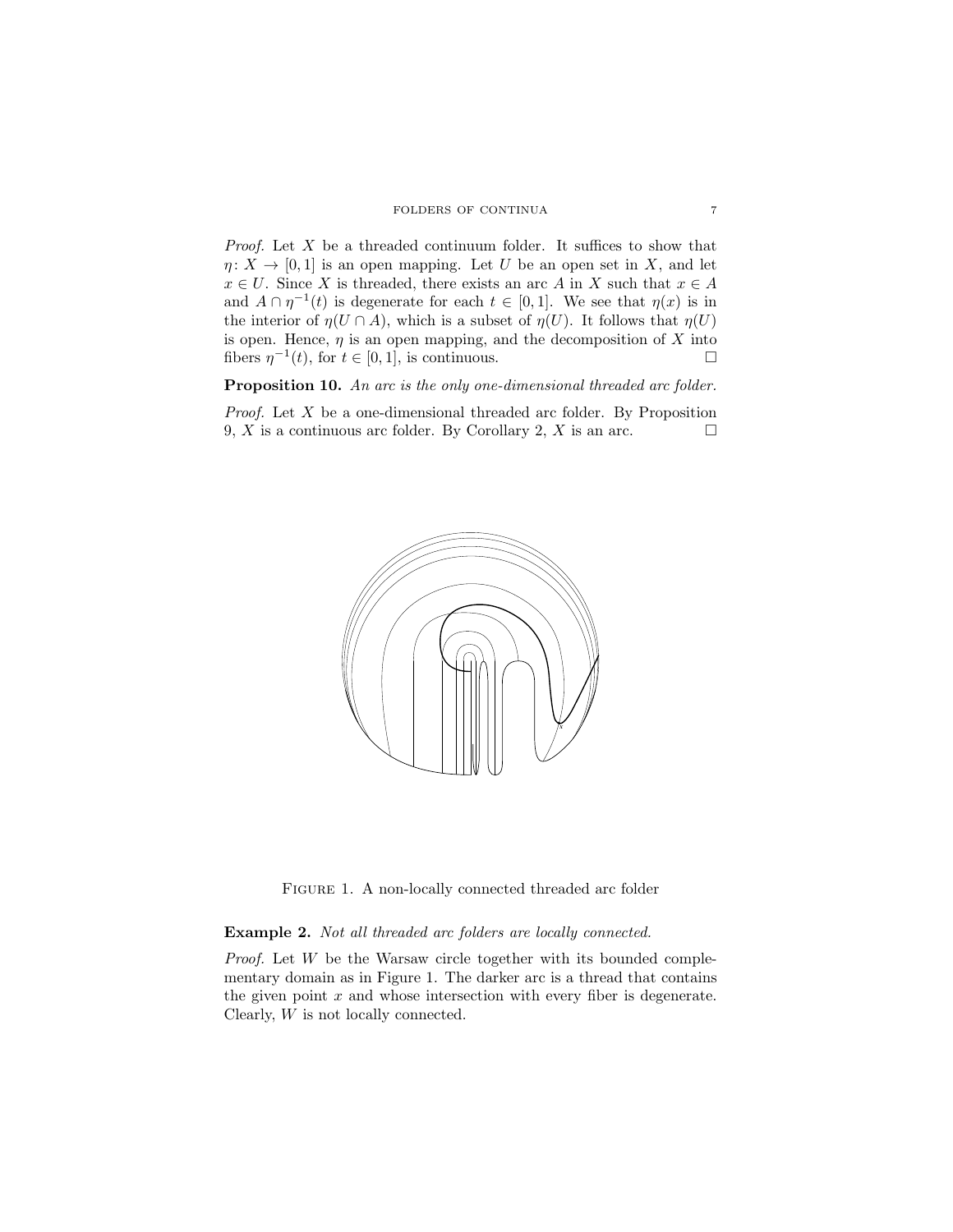There is a second embedding of the Warsaw circle in the plane that defines a different continuum when its bounded complementary domain is added. Although this continuum admits an arc folder decomposition, it does not admit one that is threaded.

## Question 4. Do all locally connected threaded arc folders have the fpp?

Subsection 3.1 introduces a class of continuum folders constructed from mappings between continua. If the mappings are surjective, then these examples are threaded continuum folders. Subsection 3.2 introduces a class of threaded continuum folders that are constructed from inverse limits of continua.

# 3.1. Mapping cylinders.

**Definition 5.** Let  $f: M \to N$  be a mapping between continua. The mapping cylinder  $C(f)$  of f is the adjunction space  $([0, 1] \times M) \cup_f N$  with quotient map  $p: ([0,1] \times M) \cup N \rightarrow C(f)$  that identifies each point  $(0, x)$ in  $[0, 1] \times M$  with  $f(x)$  in N. Otherwise, p embeds  $(0, 1] \times M$  as an open set in  $C(f)$ .

Discussion of adjunction spaces and mapping cylinders can be found, respectively, in Chapter VI (Section 6) and Chapter XVIII (Section 4) in [12].

**Definition 6.** If  $M \stackrel{T}{\approx} N$ , we refer to  $C(f)$  as an M mapping cylinder. In particular, if  $M \stackrel{T}{\approx} N \stackrel{T}{\approx} [0,1]$ , we refer to  $C(f)$  as an arc mapping cylinder.

**Proposition 11.** Let  $f: M \to N$  be a mapping between continua. The mapping cylinder of f is a continuum folder. Furthermore, if  $M \stackrel{T}{\approx} N$ , then  $C(f)$  is an M folder. If f is surjective,  $C(f)$  is a threaded continuum folder.

*Proof.* Define the map  $\eta: C(f) \to [0,1]$  as follows. Let  $\eta(p(t,x)) = t$ for  $0 < t \leq 1$ , and let  $\eta(p(y)) = 0$  for  $y \in N$ . It is clear that  $\eta$  is a monotone map with fibers that are homeomorphic to  $M$  for  $t > 0$ , and with  $\eta^{-1}(0)$  homeomorphic to N. So,  $C(f)$  is a continuum folder, and clearly, if  $M \stackrel{T}{\approx} N$ , then  $C(f)$  is an M folder.

For surjective mappings  $f: M \to N$ , the collection of threads  $\{p([0, 1] \times$  ${x}$ ) |  $x \in M$ } makes  $C(f)$  a threaded continuum folder.

**Definition 7.** Given  $f: M \to N$ , and quotient map  $\eta: C(f) \to [0, 1]$ , we call  $\eta^{-1}(0)$  and  $\eta^{-1}(1)$ , which are, respectively, homeomorphic to N and M, the left side of  $C(f)$  and the right side of  $C(f)$ .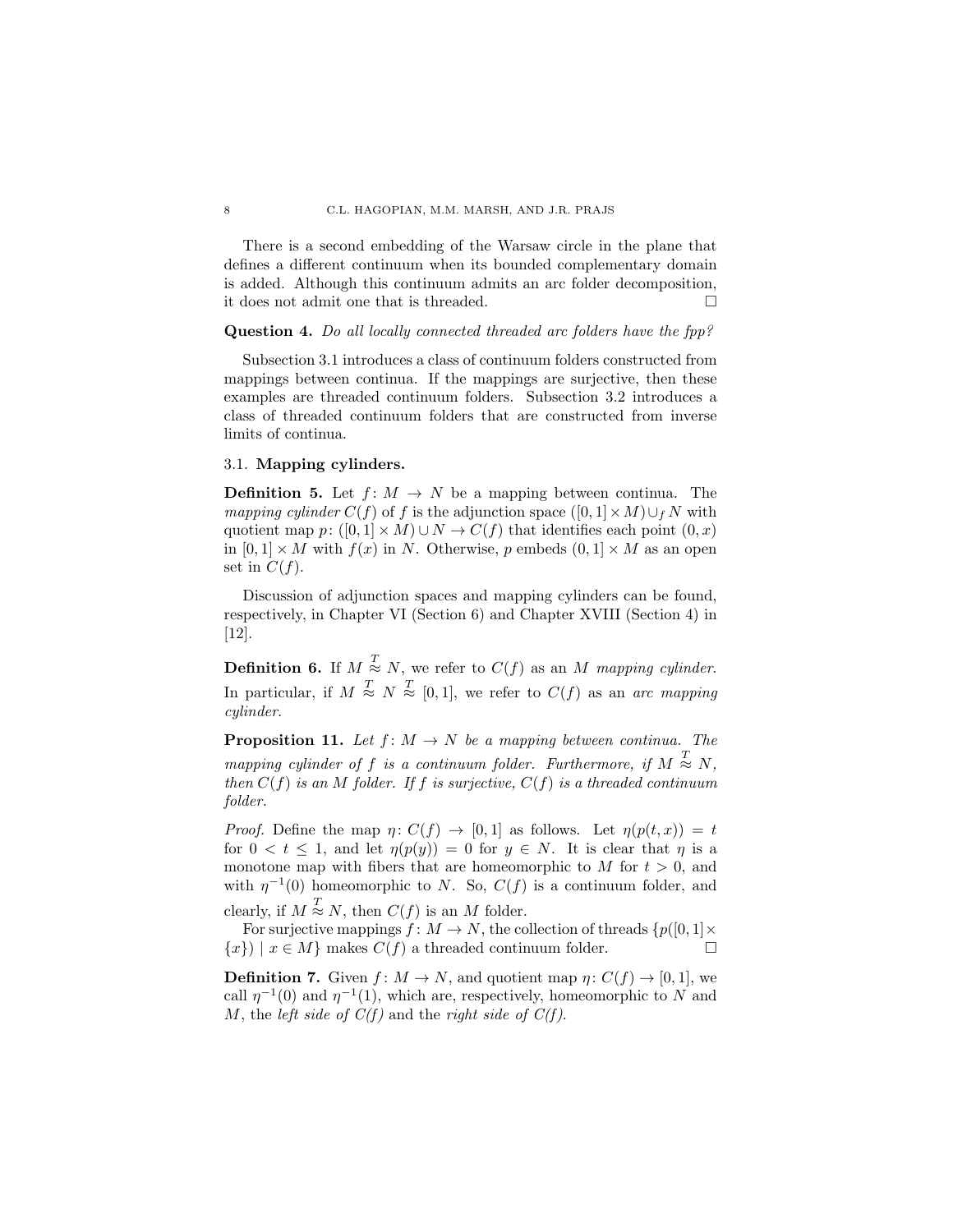Let X and A be continua with  $A \subset X$ , and let  $j: A \hookrightarrow X$  be the inclusion mapping. A *deformation retraction* of  $X$  into  $A$  is a homotopy  $H: X \times [0,1] \to X$  from the identity mapping on X to  $j \circ r: X \to X$ , where r is a retraction of X onto A. In this case, A is called a *deformation* retract of X. If  $H(a,t) = a$  for all  $a \in A$  and all  $t \in [0,1]$ , then H is a strong deformation retraction, and A is called a strong deformation retract of X.

**Proposition 12.** Let  $f: M \to N$  be a mapping between continua. Then N and  $C(f)$  have the same fundamental group.

*Proof.* It is easy to see that N is a strong deformation retract of  $C(f)$ (see [12, 4.2, page 369]). Hence,  $C(f)$  has the same fundamental group as N, see [41, Theorem 58.3, page 361].

Proposition 13. Each arc mapping cylinder is 2-dimensional and embeddable in  $\mathbb{R}^3$ .

*Proof.* Let  $X = C(f)$  be an arc mapping cylinder. Since X contains a copy of  $(0, 1] \times [0, 1]$ , it is clear that X is 2-dimensional. We embed a copy of X in  $\mathbb{R}^3$ .

Let  $I_0 = \{0\} \times \{0\} \times [0, 1]$  in  $\mathbb{R}^3$ , and let  $I_1 = \{(1, s, f(s)) \mid s \in [0, 1]\}.$ For each  $t \in [0,1]$ , let  $A_t$  be the union of the line intervals in  $\mathbb{R}^3$  from the point  $(0,0,t)$  in  $I_0$  to all points in the set  $\{(1,s,t) | s \in f^{-1}(t)\} \subset I_1$ . It is easy to see that the defining intervals in  $A_t$  all lie in the plane  $\mathbb{R}^2 \times \{t\}$ , all have the point  $(0, 0, t)$  in common, and otherwise do not intersect. Let

 $Y = \bigcup_{t \in [0,1]} A_t$ . Clearly,  $Y \stackrel{T}{\approx}$  $\approx$  X.

**Proposition 14.** Let  $f: M \to N$  be a mapping between finite dimensional ARs. Then  $C(f)$  is an AR, and hence, has the fpp.

Proof. By [4, Corollary 10.5, page 122], a finite dimensional compactum is an AR if and only if it is locally contractible and contractible in itself. We first show that  $C(f)$  is locally contractible.

If  $(t, x) \in C(f)$  for  $t > 0$ , then  $(t, x)$  lies in  $[s, 1] \times M$  for some  $0 < s < t$ . Since  $[s, 1] \times M$  is an AR and ARs are locally contractible, it follows that  $C(f)$  is locally contractible at  $(t, x)$ .

Let  $(0, x) = f(x) \in N$  be a point of the base of  $C(f)$ . Let V be a neighborhood of  $(0, x)$  in  $C(f)$ . Let U be a neighborhood of  $(0, x)$  in  $V \cap N$  and let  $U_0$  be a connected open set in N such that  $(0, x) \in U_0 \subset U$ , U<sub>0</sub> is contractible to  $(0, x)$  in U, and  $L = C(f|_{f^{-1}(U_0)}) \cap \eta^{-1}([0, s)) \subset$ V for some  $s > 0$ . Now, L is open in  $C(f)$  and contains  $(0, x)$ . Let  $H: C(f) \times [0,1] \rightarrow N$  be the natural deformation retraction. Applying H to L and thereafter contracting  $U_0$  to  $(0, x)$  in U gives us that L is contractible to  $(0, x)$  in V.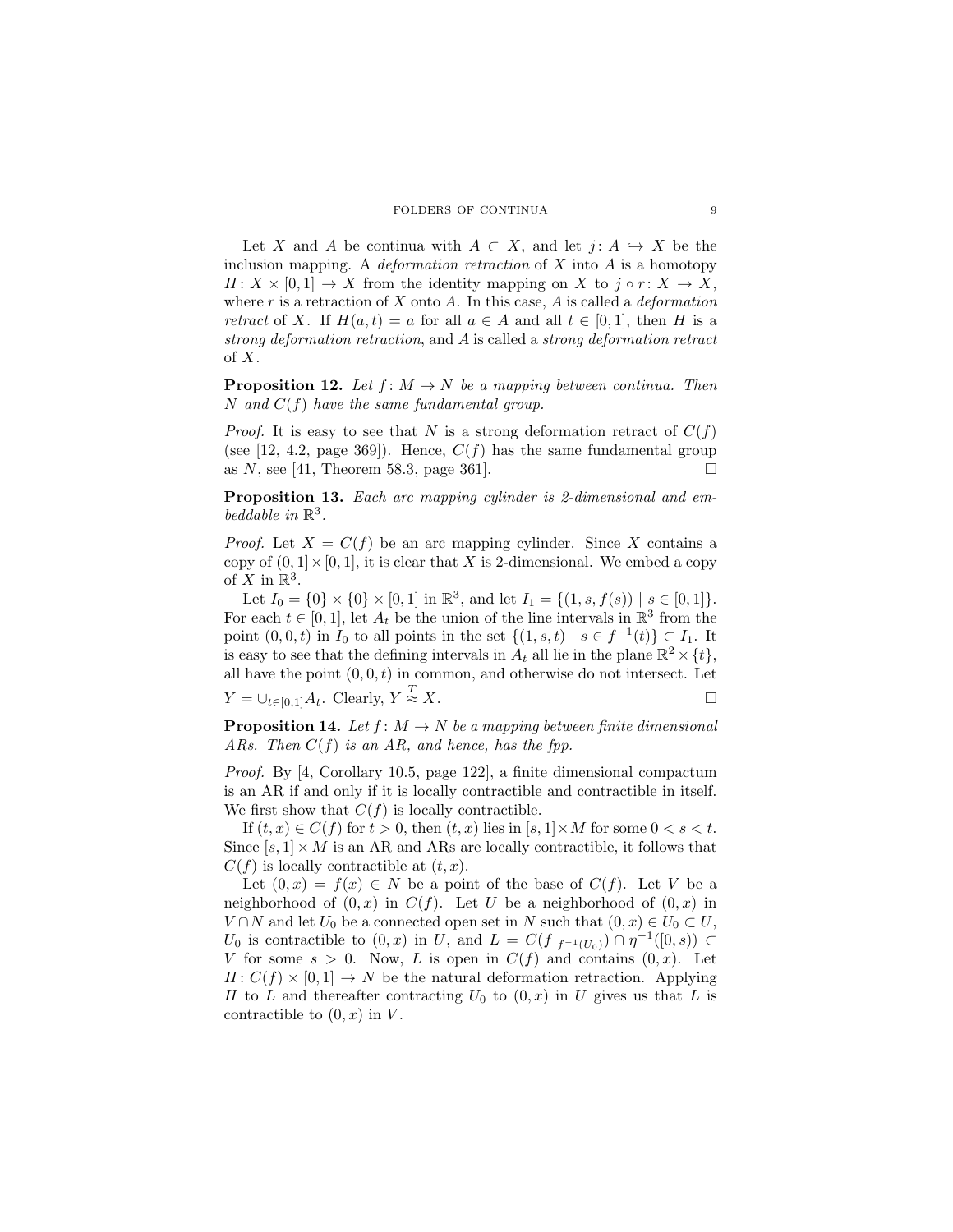Since  $N$  is an AR, it is contractible in itself. So, we use the deformation retraction H from  $C(f)$  into N, and follow it with a contraction of N to a point. Hence,  $C(f)$  is contractible in itself and, thus, is an AR.  $\Box$ 

Although Proposition 14 gives us that every AR mapping cylinder has the fpp, it is not the case that all AR folders have the fpp (recall Example 1).

3.2. Mapping cylinders of inverse sequences. We use inverse sequences and inverse limits throughout this section. Definitions and general properties of these notions can be found in [29, Subsections 2.1 – 2.3].

For an inverse sequence  $\{X_i, g_i^{i+1}\}\$  with surjective bonding maps, we combine the mapping cylinders  $C(g_i^{i+1})$  as follows. We assume that all of the  $C(g_i^{i+1})$ 's are embedded in a single space, and  $C(g_i^{i+1}) \cap C(g_j^{j+1}) = \emptyset$ if  $j > i + 1$ . If  $j = i + 1$ , we assume the intersection  $C(g_i^{i+1}) \cap C(g_j^{j+1})$  is the right side of  $C(g_i^{i+1})$  identified with the left side of  $C(g_j^{j+1})$ .

**Definition 8.** Let  $X = \lim_{n \to \infty} \{X_i, g_i^{i+1}\}\)$  be an inverse limit of continua with surjective bonding maps. For each  $n \geq 1$ , let  $A_{n+1} = \bigcup_{i=1}^{n} C(g_i^{i+1})$ . Note that the sequence  $\{A_n\}$  is nested. Also, for each  $n \geq 2$ , since  $X_n$ is a strong deformation retract of  $C(g_n^{n+1})$ , there is a natural retraction  $r_n^{n+1}$ :  $A_{n+1} \to A_n$ . Let  $C({X_i, g_i^{i+1}}) = \lim_{n \to \infty} {A_i, r_i^{i+1}, i \geq 2}$ . We call  $C({X_i, g_i^{i+1}})$  the mapping cylinder of the inverse sequence  ${X_i, g_i^{i+1}}$ .

Remarks. In the terminology introduced by Marsh and Prajs [35, 36], by its definition,  $C({X_i, g_i^{i+1}})$  has an internal inverse limit structure with retractions for bonding maps (see specifically the definitions on pages 1211 and 1212, and Theorem 2.1). Furthermore, X is topologically a subset of  $C({X_i, g_i^{i+1}})$ . To see this, let  $x = (x_1, x_2, ...)$  be a point of X. Identify  $x_i \in X_i$  with  $\hat{x}_i = (g_1^i(x_i), g_2^i(x_i), \dots, x_i, x_i, \dots)$  in  $C({X_i, g_i^{i+1}})$ . Then we have that  $x = \lim_{i \geq 1} \hat{x}_i$ . So,  $x \in C({X_i, g_i^{i+1}})$ . Under this identification  $C({X_i, g_i^{i+1}}) = \bigcup_{i \geq 1} C(g_i^{i+1}) \cup X$ , and each  $X_i$  is contained in  $C({X_i, g_i^{i+1}})$  as the left side of  $C(g_i^{i+1})$ .

By compressing the images of the quotient maps  $\eta_i: C(g_i^{i+1}) \to [0, 1]$  to a null sequence of amalgamated intervals, and mapping  $X$  to 1, we see that  $C({X_i, g_i^{i+1}})$  is a continuum folder. Specifically, let  $\eta: C({X_i, g_i^{i+1}}) \setminus$  $X \rightarrow [0, 1)$  be defined by

$$
\eta(x) = \frac{1}{i(i+1)} \eta_i(x) + \frac{i-1}{i}, \text{ for } x \in C(g_i^{i+1}). \text{ Let } \eta(X) = 1.
$$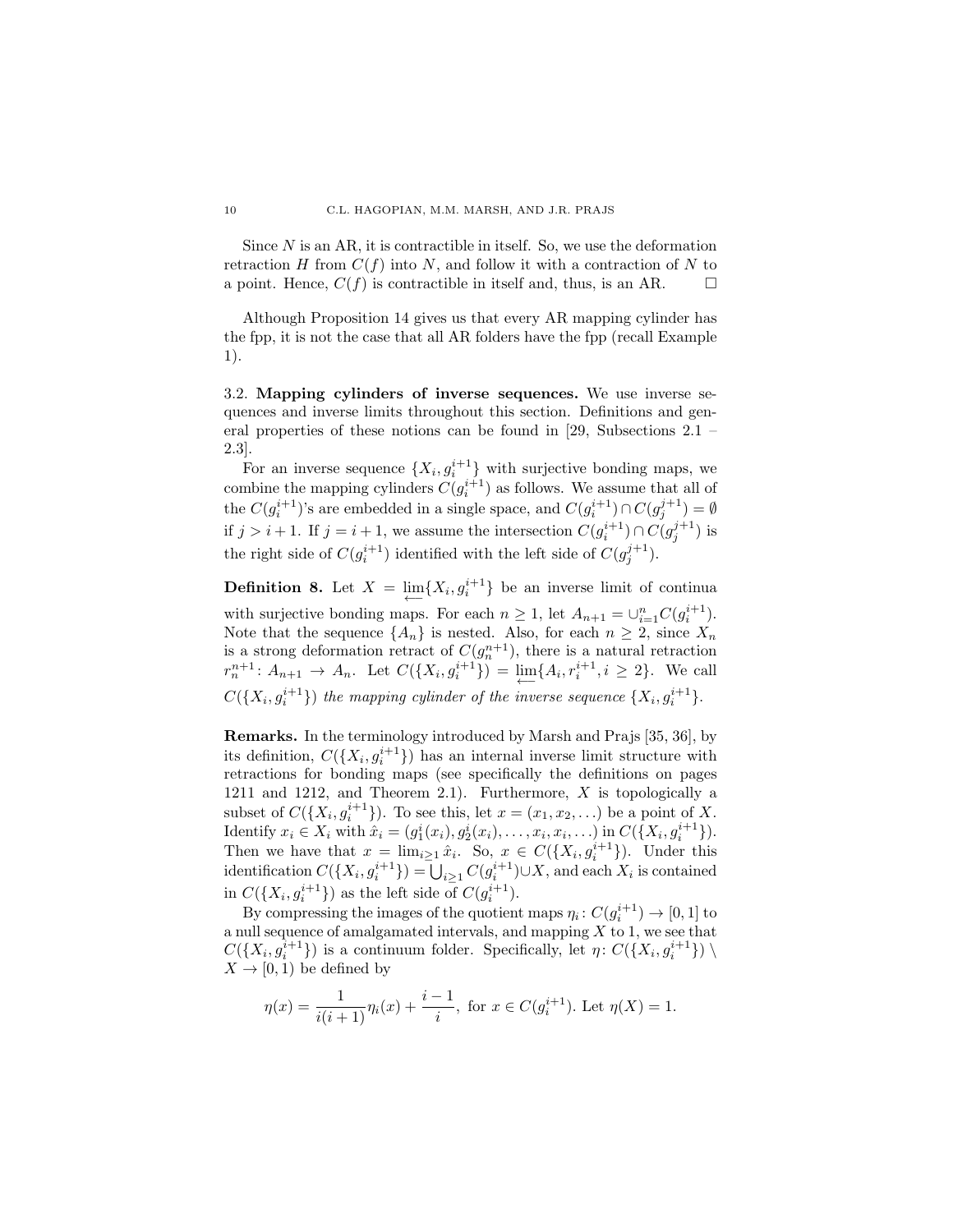FOLDERS OF CONTINUA 11

By definition, each point  $x \in X = \lim_{\longleftarrow} \{X_i, g_i^{i+1}\}$  is a thread  $(x_1, x_2, ...)$ in  $X_1 \times X_2 \times ...$  of the inverse sequence  $\{X_i, g_i^{i+1}\}\$ . Under our identification, X, each  $X_i$ , and each  $C(g_i^{i+1})$  are contained in  $C({X_i, g_i^{i+1}})$ and  $\lim_{i \ge 1} x_i = x$  in  $C({X_i, g_i^{i+1}})$ . For each  $i \ge 1$ , we have  $x_i, x_{i+1} \in$  $C(g_i^{i+1})$ , and there is an arc  $p_i([0,1] \times \{x_{i+1}\})$  in  $C(g_i^{i+1})$  from  $x_i$  to  $x_{i+1}$  (see Definition 5), which we denote by  $[x_i, x_{i+1}]$ . For  $n \geq 2$ , let  $[x_1, x_n] = \bigcup_{i=1}^n [x_i, x_{i+1}],$  and let  $[x_1, x_n] = [x_1, x_n] \setminus \{x_n\}.$  The union  $\alpha(x) = \{x\} \cup \bigcup_{i=1}^{\infty} [x_i, x_{i+1}]$  becomes a thread in the continuum folder  $C({X_i, g_i^{i+1}})$  from  $x_1$  to  $x$ . The collection  $\{\alpha(x) \mid x \in X\}$  of threads makes  $C({X_i, g_i^{i+1}})$  a threaded continuum folder. We note that for  $n \geq 2, \eta(\alpha(x) \setminus [x_1, x_n)) = \left[\frac{n-1}{n}, 1\right].$  So, the lengths of the right end segments of the threads  $\alpha(x)$  limit to zero as n approaches infinity.

**Proposition 15.** Let  $C({X_i, g_i^{i+1}})$  be a mapping cylinder of an inverse sequence, where each  $A_i$  has the fpp, then  $C({X_i, g_i^{i+1}})$  has the fpp. So, in particular, if the factor spaces  $X_i$  are ARs, then  $C({X_i, g_i^{i+1}})$  has the fpp.

Proof. This result follows from the first paragraph of the Remarks above, and from Theorems 1 and 3 in [35]. Also, it is straightforward to prove this theorem, since the projection mappings from  $C({X_i, g_i^{i+1}})$ , as an internal inverse limit, to the  $A_i$ 's are  $\frac{1}{2^i}$ -retractions.

**Definition 9.** Let  $X = \lim_{n \to \infty} \{X_i, g_i^{i+1}\}\$ , and suppose X admits a mapping  $f: X \to Z$ . We let  $\hat{X}$  denote the copy of X in  $C({X_i, g_i^{i+1}})$ , and we let  $\hat{f} : \hat{X} \to Z$  denote the mapping that is conjugate to  $f : X \to Z$ . We modify the mapping cylinder of  $\{X_i, g_i^{i+1}\}$  by identifying the point inverses  $\hat{f}^{-1}(z)$ , for  $z \in Z$ , to points, and taking the quotient topology on  $C({X_i, g_i^{i+1}})/f$ . This has the effect of giving a compactification of  $\cup_{i\geq 1}C(g_i^{i+1})$  that has remainder Z rather than X. We will call such a  $\cup_{i\geq 1}\cup (y_i$  funct has remainder  $\Sigma$  rather than  $X$ . We will can such a space a *modified mapping cylinder of*  $\{X_i, g_i^{i+1}\}$  *(with right-end fiber Z)*, denoted by  $C({X_i, g_i^{i+1}})/_{\hat{f}}$ . We let  $\gamma: C({X_i, g_i^{i+1}}) \to C({X_i, g_i^{i+1}})/_{\hat{f}}$ be the quotient mapping.

By defining  $\bar{\eta}$ :  $C({X_i, g_i^{i+1}})/f \to [0, 1]$  to be the natural mapping making the diagram below commute, we see that  $C({X_i, g_i^{i+1}})/f$  is also a continuum folder.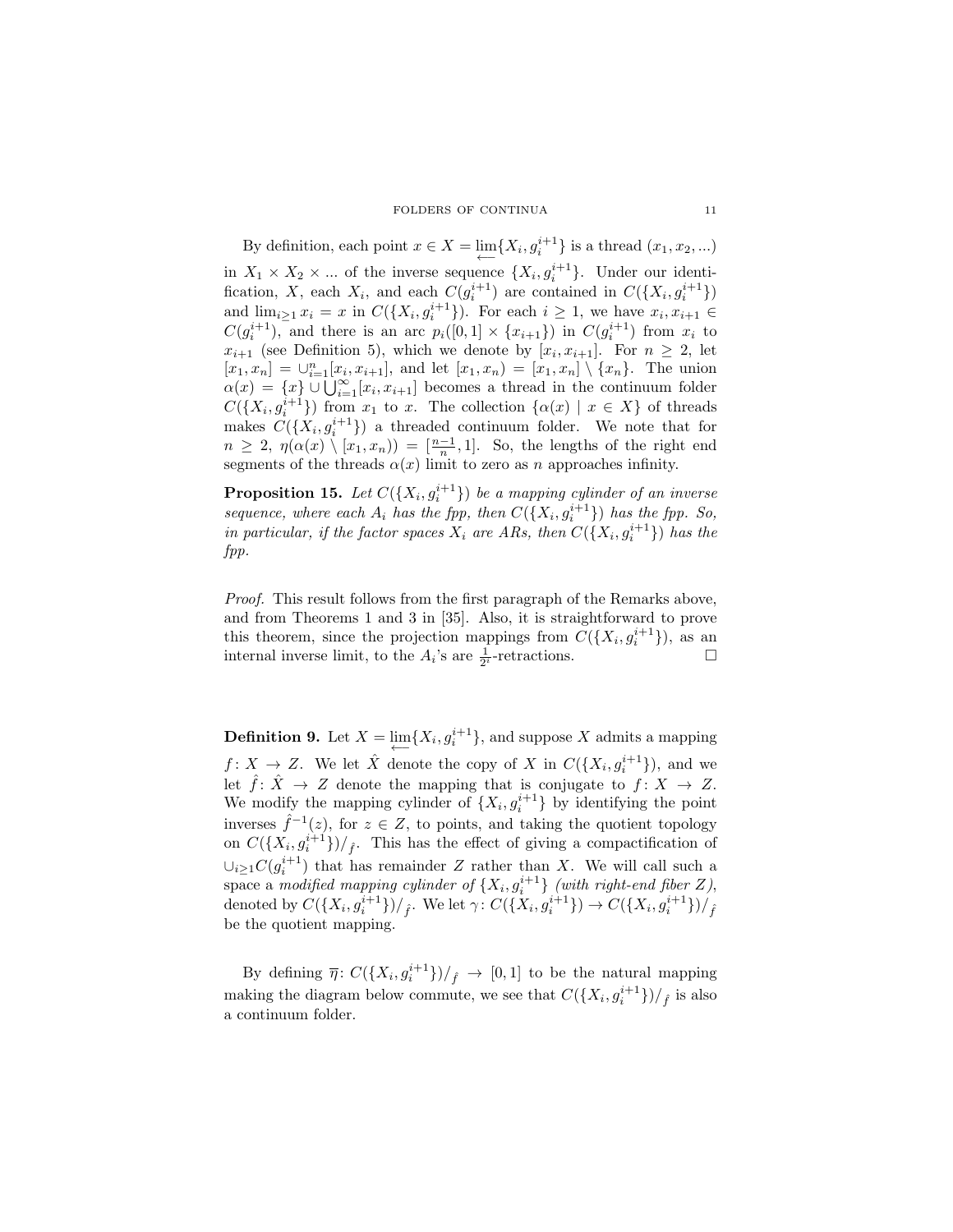$$
C(\lbrace X_i, g_i^{i+1} \rbrace) \xrightarrow{\gamma} C(\lbrace X_i, g_i^{i+1} \rbrace) /_{\hat{f}}
$$

$$
\eta \setminus \sqrt{\overline{\eta}}
$$

$$
[0, 1]
$$

If Z and all  $X_i$  are in the same class  $\mathcal G$  of continua, then  $C(\lbrace X_i, g_i^{i+1}\rbrace)/_{\hat f}$ is a G folder. The collection  $\{\gamma(\alpha(\hat{x})) \mid \hat{x} \in \hat{X}\}\)$  makes  $C(\{X_i, g_i^{i+1}\})/f\hat{f}$  a threaded continuum folder. We note that, for  $\hat{x} \in \hat{X}$ , the sequence of arcs  ${\gamma(\alpha(\hat{x})) \setminus [x_1, x_n]}_{n>2}$  forms a null sequence since  $\overline{\eta}(\gamma(\alpha(\hat{x})) \setminus [x_1, x_n)) =$  $\left[\frac{n-1}{n}, 1\right]$  for  $n \geq 2$ . This follows from the diagram above and the last few sentences at the end of the Remarks after Definition 8.

Proposition 16. Each modified mapping cylinder of an inverse sequence on ARs with right-end fiber an AR is a locally connected, threaded, continuous AR folder. In particular, each modified mapping cylinder of an inverse sequence on  $[0, 1]$  with right-end fiber an arc is a locally connected, threaded, continuous arc folder.

*Proof.* Let  $Y = C({X_i, g_i^{i+1}})/f$  be a modified mapping cylinder of an inverse sequence of ARs. We noted above that  $Y$  is threaded. Proposition 9 gives us that  $Y$  is a continuous AR folder. To see that  $Y$  is locally connected, let  $y \in Y$ . If  $y \in A_n$  for some  $n \geq 2$ , then Y is locally connected at y since  $A_i$  is an AR for all  $i \geq 2$ . Suppose  $y = \gamma(\hat{x}) \in Z$  for some  $\hat{x} \in \hat{X}$ . We note that if  $\{y_n\}$  is a sequence of points in Y converging to y, there exists a null sequence of arcs  $\{\beta_n\}$  such that for each  $n \geq 1$ , both  $y_n$  and y are in  $\beta_n$ . This follows from the fact that Z is an AR, and from the remarks previous to this proposition about the right end arcs in threads of Y. It follows that Y is connected im kleinen at  $y = \gamma(\hat{x})$ . Hence,  $Y$  is locally connected since  $Y$  is connected im kleinen at every point (see pages 47-49 in [29]).  $\square$ 

In the remainder of this section, the reader may find it helpful to have reference [36] at hand, paying particular attention to Theorem 2.1 and its proof, and to Corollary 3.1.

We now consider the special case of mapping cylinders on inverse sequences where the inverse limit  $X = \lim_{n \to \infty} \{X_i, g_i^{i+1}\}\$  is retractably AR-like. This case arises when  $X$  can be expressed as an inverse limit on ARs with bonding maps that are  $r$ -maps (see page 1211 in [36]), and it includes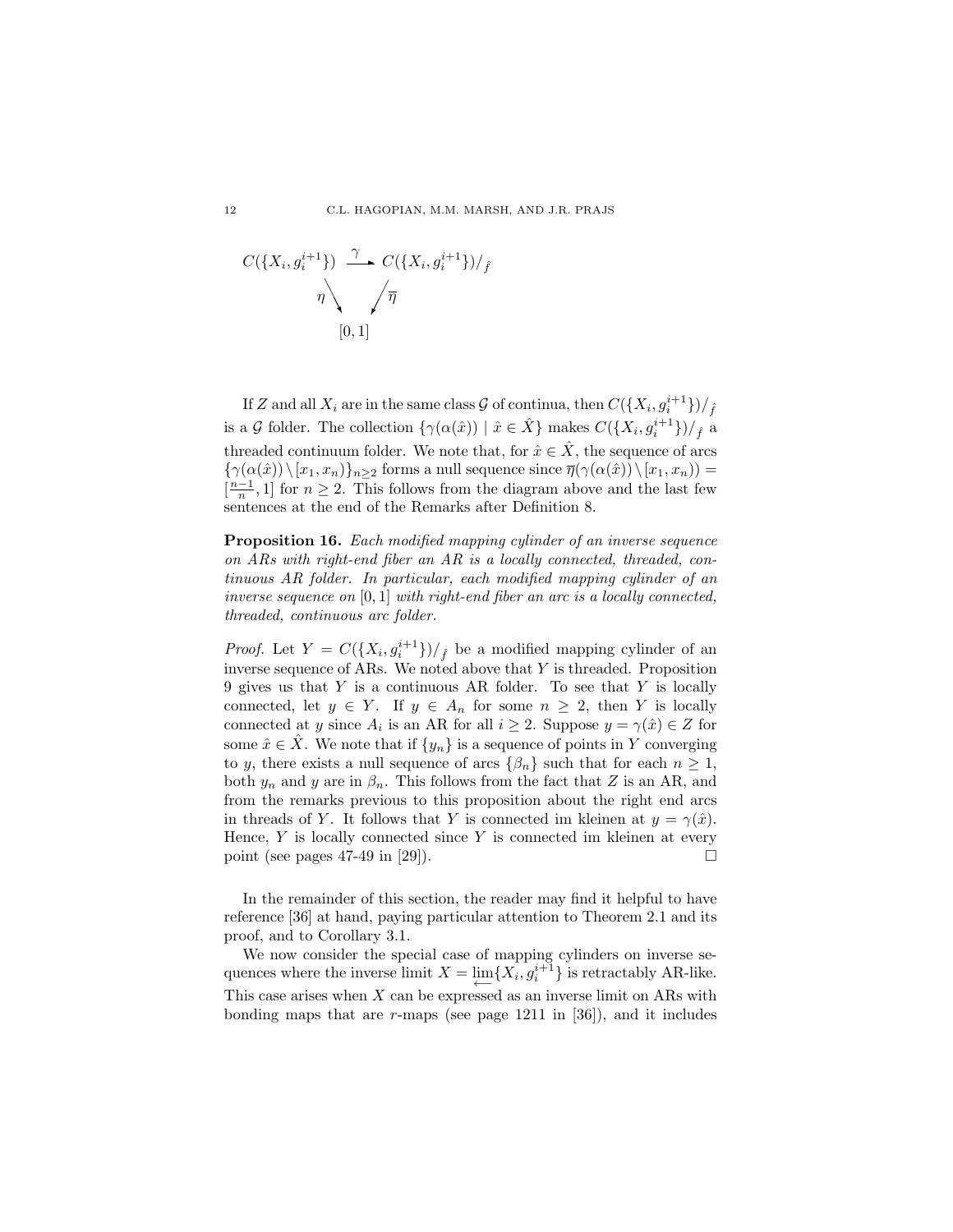all Knaster continua (inverse limits on [0, 1] with open bonding maps) as examples.

Let  $X = \lim_{n \to \infty} \{X_i, g_i^{i+1}\}\$  with surjective r-maps for bonding maps. By Theorem 2.1 and its proof in [36], there is a nested increasing sequence  $\{\hat{X}_i\}$  in X, where for each  $i \geq 1$ ,  $\hat{X}_i$  $\stackrel{T}{\approx} X_i$ , and  $h_i \circ g_i \colon X \to \hat{X}_i$  is a  $\frac{1}{2^i}$ -retraction, where  $h_i: X_i \to \hat{X}_i$  is the embedding defined in Theorem 2.1 and  $g_i$  is the projection mapping of X onto  $X_i$ . Furthermore, for each  $i \geq 1$ , we have that  $g_i \circ h_i$  is the identity mapping on  $X_i$ . For convenience, we let  $\hat{g}_i = h_i \circ g_i$ . It follows from this construction, or from Corollary 3.1 in [36], that  $X$  is retractable AR-like.

Whenever  $X$  is an inverse limit on ARs, it follows from Definition 8 and Corollary 3.1 in [36] that  $C({X_i, g_i^{i+1}})$  is retractably AR-like, specifically, onto the nested sequence  $\{A_i\}$ . For  $k \geq 1$ , recall that  $g_k$  denotes the projection mapping of  $X$  onto  $X_k$ . We show that, if additionally the bonding maps  $g_i^{i+1}$  are r-maps, then we can construct a different internal structure on  $C({X_i, g_i^{i+1}})$  so that, for all  $k \geq 1$ , the modified inverse sequence mapping cylinders  $C({X_i, g_i^{i+1}})/_{\hat{g}_k}$  will also be retractably ARlike. It follows that all of these types of modified inverse sequence mapping cylinders will have the fpp. We verify these claims in Propositions 17 and 18, and Corollary 3 below.

**Proposition 17.** Let  $X = \lim_{n \to \infty} \{X_i, g_i^{i+1}\}\$ , where for each  $i \geq 1$ ,  $X_i$  is an AR, and  $g_i^{i+1}$  is an r-mapping. Then  $C({X_i, g_i^{i+1}})$  is retractably AR-like onto a nested sequence of ARs different from the sequence  $\{A_i\}$ .

*Proof.* By definition of an r-mapping, for each  $i \geq 1$ , there exists an embedding  $j_i \colon X_i \to X_{i+1}$  such that  $g_i^{i+1} \circ j_i$  is the identity mapping on  $X_i$ . We will show that  $C({X_i, g_i^{i+1}})$  is retractably AR-like onto a sequence determined by the internal inverse limit structure of  $X$ . From the discussion preceding this proposition, we assume that  $\hat{X}$  is a copy of X in  $C({X_i, g_i^{i+1}})$ , each  $\hat{X}_i = h_i(X_i)$  is a copy of  $X_i$  in  $\hat{X}$ , and we denote points  $h_i(z)$  in  $\hat{X}_i$  by  $\hat{z}$ .

Let  $C({X_i, g_i^{i+1}})$  and the sequence  ${A_n}$  be given as in Definition 8. For each  $n \geq 2$ , let  $C_n = \cup{\alpha(\hat{x}) \mid \hat{x} \in \hat{X}_n}$ . We note that for each  $n \geq 2$ ,  $\text{cl}(C_n \setminus A_n) \stackrel{T}{\approx} X_n \times [\frac{n-1}{n}, 1].$  So, each  $C_n$  is an AR since both  $A_n$  and  $\text{cl}(C_n \setminus A_n)$  are ARs and their intersection  $X_n$  is an AR. Also,  $\{C_n\}$  is a nested increasing sequence lying in  $C({X_i, g_i^{i+1}})$ .

For each  $n \geq 1$ , we define the retraction  $\rho_n: C({X_i, g_i^{i+1}}) \to C_n$ as follows. For each point  $\hat{x} \in \hat{X}$ , and each point  $z \in \alpha(\hat{x})$ , we let  $\rho_n(z) = (\eta|_{\alpha(\hat{g}_n(\hat{x}))})^{-1} \circ \eta(z)$ . We see that  $\rho_n$  is well-defined since  $\eta$  is one-to-one on threads. Since, for each  $n \geq 2$ ,  $\hat{g}_n$  is a  $\frac{1}{2^n}$ -retraction, it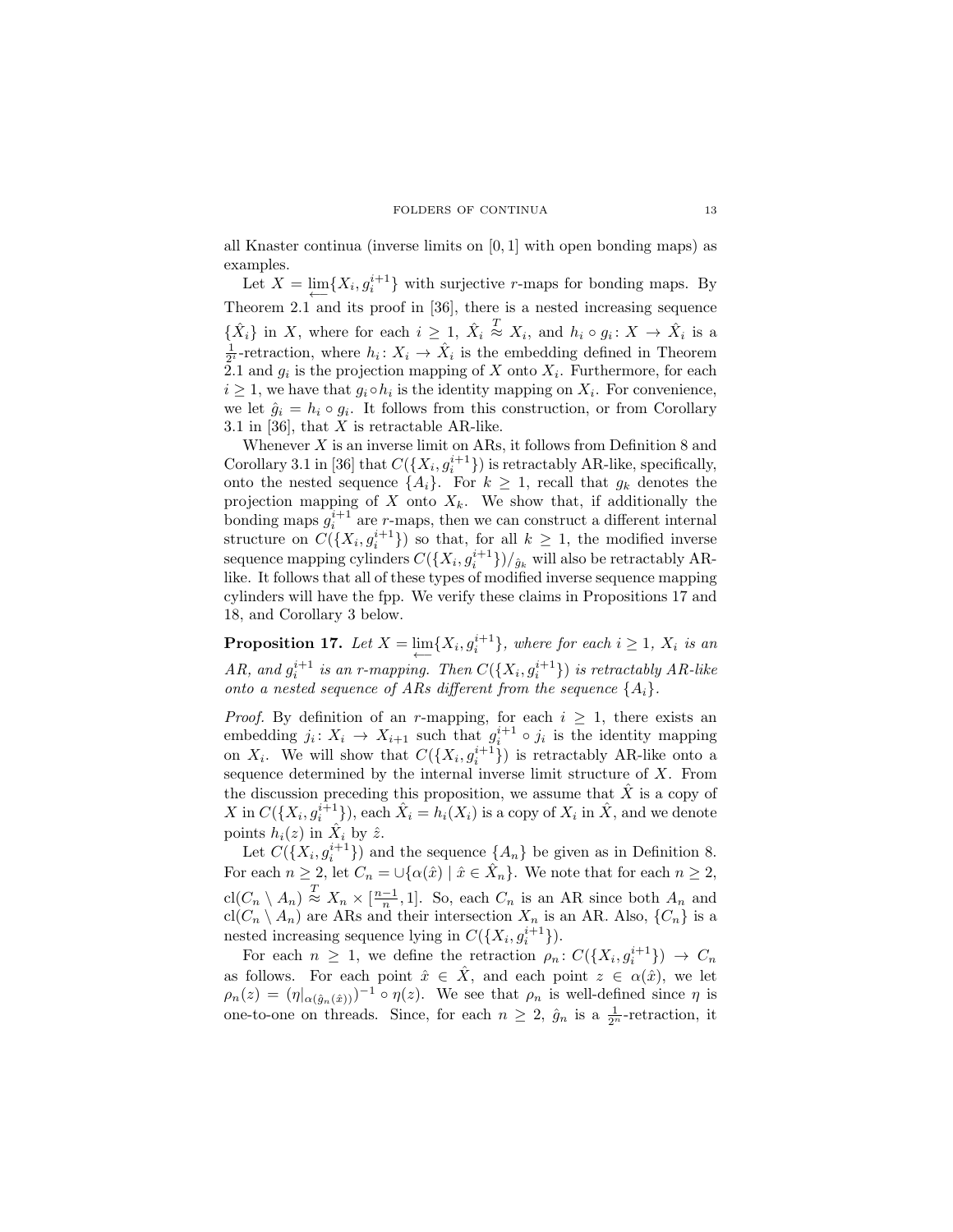follows that  $\rho_n$  is a  $\frac{1}{2^n}$ -retraction. Hence,  $C({X_i, g_i^{i+1}})$  is retractably AR-like onto the nested sequence  $\{C_i\}$ .

Our main purpose, for the internal constructions on  $C({X_i, g_i^{i+1}})$  in the proof of Proposition 17 above, is to see that we can maintain the retractably AR-likeness for any modified  $C({X_i, g_i^{i+1}})/_{\hat{f}}$ , where  $f$  is one of the projection maps  $g_k: X \to X_k$ . We first introduce notation that will be helpful for transitioning between  $C({X_i, g_i^{i+1}})$  and  $C({X_i, g_i^{i+1}})/_{\hat{g}_k}$ .

Fix  $k \geq 1$ . Let  $Y = C({X_i, g_i^{i+1}})$ ,  $Y_k = C({X_i, g_i^{i+1}})/_{\hat{g}_k}$ , and let  $\gamma: Y \to Y_k$  be the quotient mapping. Since  $Y \setminus \hat{X}$  and  $Y_k \setminus \overline{\eta}^{-1}(1)$  are homeomorphic open subsets of, respectively,  $Y$  and  $Y_k$ , we will not distinguish notationally between points of these two sets. So, for sets  $D \subset Y \backslash \hat{X}$ , D will also denote its copy in  $Y_k \setminus \overline{\eta}^{-1}(1)$ . If a set  $D \subset Y$  meets  $\hat{X}$ , then we let  $\overline{D} = \gamma(D)$ . Thus,  $\overline{\eta}^{-1}(1)$  is denoted by  $\overline{X}_k$ , distinguishing it in  $Y_k$ from the copy of  $X_k$  that is the left side of  $C(g_k^{k+1})$ .

Note that for  $\hat{x} \in \hat{X}$ , the thread  $\alpha(\hat{x})$  in Y becomes  $\alpha(\hat{x})$  in Y<sub>k</sub>, which is an arc in  $Y_k$  with endpoints  $g_1(x) \in X_1$  and  $\overline{g_k(x)} \in \overline{X}_k$ . Furthermore, we have that  $\overline{\alpha(\hat{x})} = \text{cl}(\cup_{n \geq 1}[g_n(x), g_{n+1}(x)])$  in Y<sub>k</sub>. We observed earlier that  $\alpha(\hat{x})$  is a thread in  $Y_k$ .

**Proposition 18.** Let  $X = \lim_{n \to \infty} \{X_i, g_i^{i+1}\}\$ , where for each  $i \geq 1$ ,  $X_i$  is an AR, and  $g_i^{i+1}$  is an r-mapping. Then, for each  $k \geq 1$ ,  $C({X_i, g_i^{i+1}})/_{\hat{g}_k}$ is retractably AR-like.

Proof. We adopt the notation and terminology in the paragraphs immediately above. In  $Y_k$ , for  $n \geq k$ , note that  $\text{cl}(\overline{C}_n \setminus A_n) \stackrel{T}{\approx} C(g_k|_{X_n})$ . So, for  $n \geq k$ ,  $\overline{C}_n$  is an AR in  $Y_k$ . For each point  $\hat{x} \in \hat{X}$ , and each point  $z \in \alpha(\hat{x}) \setminus {\hat{x}}$ , we let  $\bar{p}_n(z) = \rho_n(z)$ , and let  $\bar{p}_n(\gamma(\hat{x})) = \hat{g}_k(\hat{x})$ . Since  $g_k = g_k^n \circ g_n$ , we have that, for  $\hat{x} \in \hat{X}$ ,  $\hat{g}_k(\hat{g}_n(\hat{x})) = \hat{g}_k(\hat{x})$ , establishing the continuity of  $\overline{\rho}_n$ . It is clear that each  $\overline{\rho}_n$  for  $n \geq k$  is a  $\frac{1}{2^n}$ -retraction. Hence,  $Y_k$  is retractably AR-like onto the nested sequence  $\{\overline{C}_n\}$ .  $\Box$ 

If  $X$  is a compactum and there exists an embedding of  $X$  into a compactum Y, we will denote the embedded copy of  $X$  by  $X'$ . A compactum X is an approximate absolute retract  $(AAR)$  if whenever X is embedded in a compactum Y, for each  $\epsilon > 0$ , there is a mapping  $f: Y \to X'$  such that  $d(x, f(x)) < \epsilon$  for all  $x \in X'$ . A compactum X is an approximate absolute neighborhood retract (AANR) if whenever X is embedded in a compactum Y, for each  $\epsilon > 0$ , there exists a neighborhood U of X' and a mapping  $f: U \to X'$  such that  $d(x, f(x)) < \epsilon$  for all  $x \in X'$ . AARs and AANRs have been studied extensively, see for example [5], [7], [9], [15], [16], [17], and [44].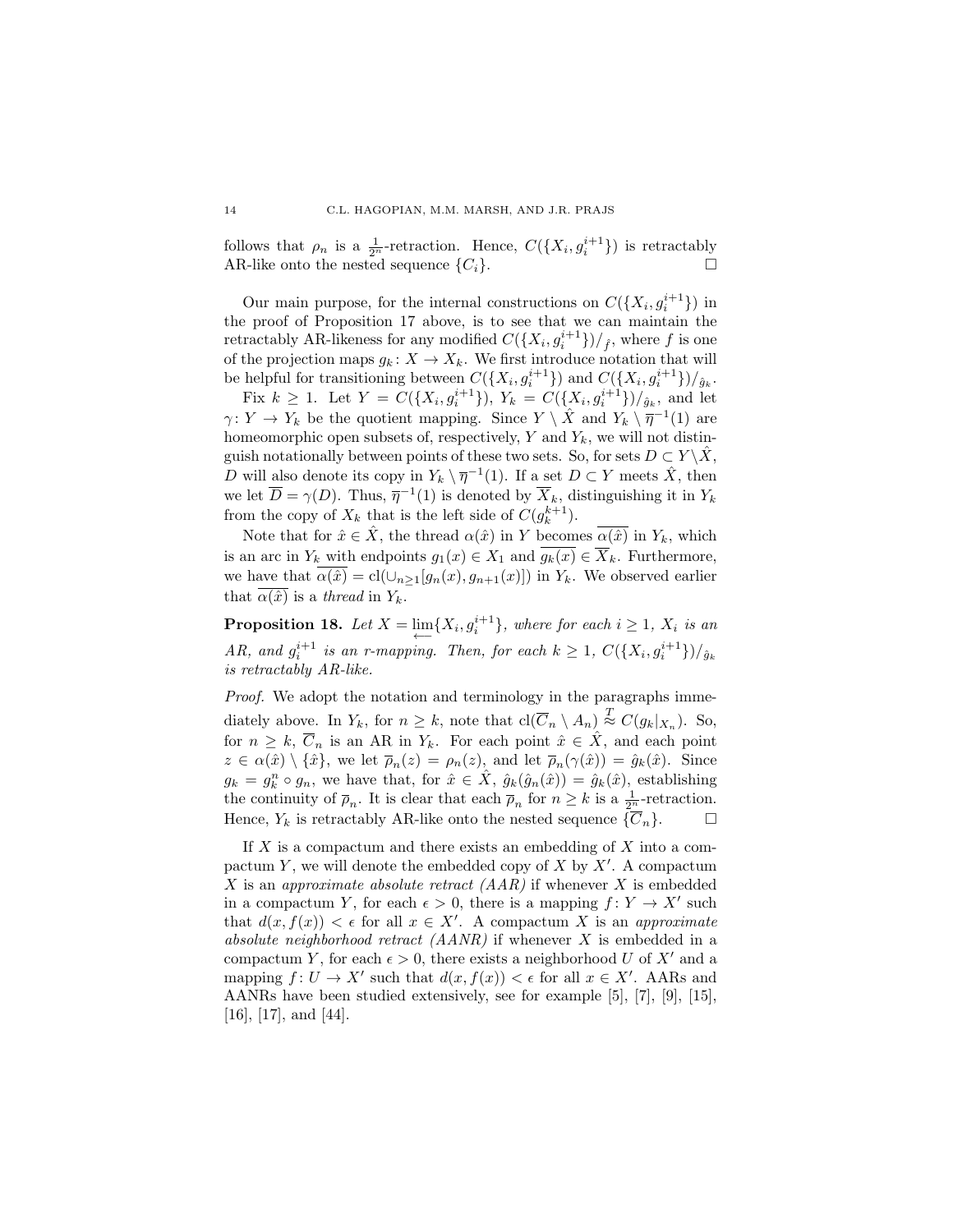**Corollary 3.** Let  $X = \lim_{n \to \infty} \{X_i, g_i^{i+1}\}\$ , where for each  $i \geq 1$ ,  $X_i$  is an AR, and  $g_i^{i+1}$  is an r-map. Then, for each  $k \geq 1$ ,  $C({X_i, g_i^{i+1}})/_{\hat{g}_k}$  is an approximate absolute retract and has the fpp.

*Proof.* That  $C({X_i, g_i^{i+1}})/{\hat{g}_k}$  is an approximate absolute retract follows from Proposition 18 and Theorem 2.3 in [10]. That  $C({X_i, g_i^{i+1}})/_{\hat{g}_k}$  has the fpp follows from Theorems 1 and 3 in [35].

**Corollary 4.** Let  $X = \lim_{n \to \infty} \{ [0, 1], g_i^{i+1} \}$  be a Knaster continuum. That is, for each  $i \geq 1$ ,  $g_i^{i+1}$  is an open mapping. Then, for each  $k \geq 1$ ,  $C({[0,1], g_i^{i+1}})/_{\hat{g}_k}$  has the fpp.

*Proof.* This follows from the fact that the open bonding maps  $g_i^{i+1}$  are  $r$ -maps.

The following questions are special cases of Question 4.

Question 5. Do all modified mapping cylinders of inverse sequences on  $[0, 1]$  with right-end fiber an arc have the fpp?

The authors have found the following more specific open question particularly interesting. A proof in this special case may provide insight for a general approach to answering Gordh's Question 1.

**Question 6.** If the pseudo arc  $P$  is expressed as an inverse limit on [0, 1], does each of its modified mapping cylinders with right-end fiber an arc have the fpp?

# 4. Arc folders

The first two propositions of this section list, respectively, properties of arc folders and arc mapping cylinders that follow immediately from propositions established in Sections 2 and 3. For the reader's convenience, we list the appropriate propositions in parenthesis at the beginning of each statement.

Proposition 19. Let X be an arc folder.

- (1)  $(Proof 1)$  X is acyclic and unicoherent.
- $(2)$  (Prop.3) X has either dimension one or dimension two.
- $(3)$  (Prop.2) X has trivial shape.
- (4) (Prop.5) If X is irreducible, then  $\dim(X) = 1$ .
- (5)  $(Prop.6)$  X is atriodic if and only if X is chainable.
- (6) (Prop.7) If  $\dim(X) = 1$ , then X is a  $\lambda$ -dendroid.
- (7) (Prop.8) If X is continuous and  $\dim(X) = 1$ , then X is an arc.

**Proposition 20.** Let X be an arc mapping cylinder. Then X is an arc folder that has the following additional properties.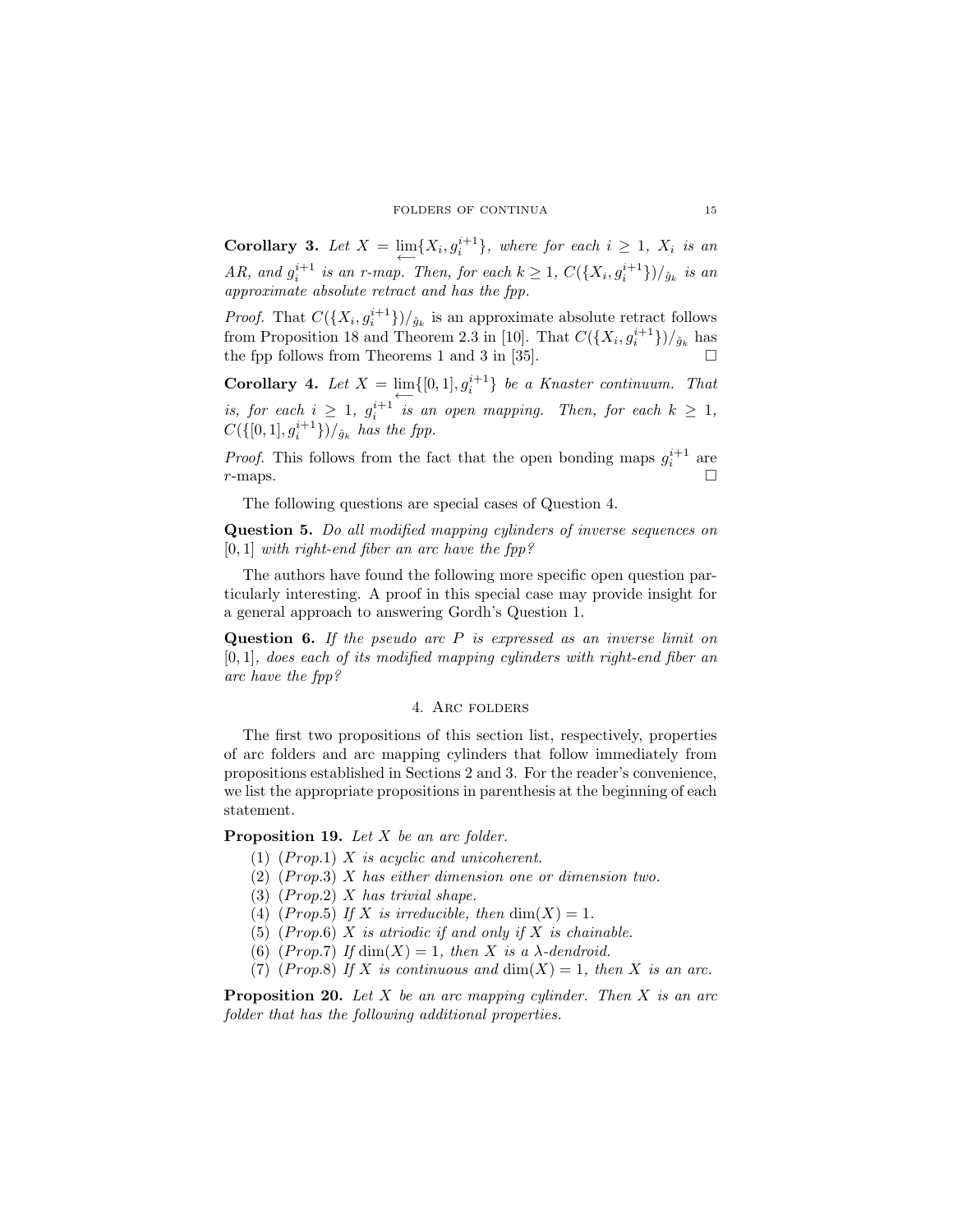- $(1)$  (Prop.12) X has trivial fundamental group.
- (2) (Prop.13) X is 2-dimensional and embeddable in  $\mathbb{R}^3$ .

**Proposition 21.** For an arc folder  $X$ , the following conditions are equivalent.

- $(a)$  X is one-dimensional.
- (b) X is a  $\lambda$ -dendroid.
- $(c)$  X is tree-like.
- (d) X is hereditarily unicoherent.
- (e) X is hereditarily decomposable.

Proof. That (a), (b), and (c) are equivalent follows from Proposition 19(6), and well-known facts about tree-like continua and  $λ$ -dendroids.

S. Mazurkiewicz [38] has shown that 2-dimensional continua contain nondegenerate indecomposable subcontinua (also see [27, Remark 2]). So, if X is hereditarily decomposable, then  $\dim(X) = 1$ . That is, (e) implies (a). Since (a) is equivalent to (b), we have that (a) implies (d) and (e). So, (a) and (e) are equivalent. If X is hereditarily unicoherent, then by Proposition 4, X is hereditarily decomposable. So, (d) implies (e), and the proof is complete.

Example 3. There exist arc folders that are neither planar nor disk-like.

*Proof.* Consider the open map  $f: [0,1] \rightarrow [0,1]$  that linearly maps  $[0, \frac{1}{3}]$ to  $[0,1]$ ,  $[\frac{1}{3}, \frac{2}{3}]$  to  $[1,0]$ , and  $[\frac{2}{3},1]$  to  $[0,1]$ . Note that  $C(f)$  contains a "thumbtack". That is, the wedge of a disk and an arc, where an endpoint of the arc is an interior point of the disk. It follows that  $C(f)$  is neither disk-like nor embeddable in the plane. By Proposition 11,  $C(f)$  is an arc folder.

Example 3 is 2-dimensional. In the example below, we define a tree-like arc folder in  $\mathbb{R}^3$  that cannot be embedded in the plane.

Example 4. A non-planar tree-like arc folder.

*Proof.* For each pair of points p and q in  $\mathbb{R}^3$ , let  $[p, q]$  denote the straightline interval from  $p$  to  $q$ . Let  $C$  be the Cantor ternary set in [0, 1].

Let  $H = \{(-1/2, 0, 1), (-1/2, 0, 0)\}, I = \{(-1, 0, 0), (0, 0, 0)\}, \text{ and } J =$  $[(0, 0, 0), (1, 0, 0)].$ 

For each  $x \in C \setminus \{0\}$ , let

 $K_x = [(x, 0, 0), (-1, x, 0)]$  and  $L_x = [(x, 0, 0), (-1, -x, 0)].$ 

Let  $M = H \cup I \cup J \cup \bigcup \{K_x \cup L_x | x \in C \setminus \{0\}\}.$ 

Since M is arcwise connected and hereditarily unicoherent, M is a tree-like continuum [11]. In fact,  $M$  is a dendroid. To see that  $M$  is an arc-folder, define a map  $\eta : M \to [0, 1]$  such that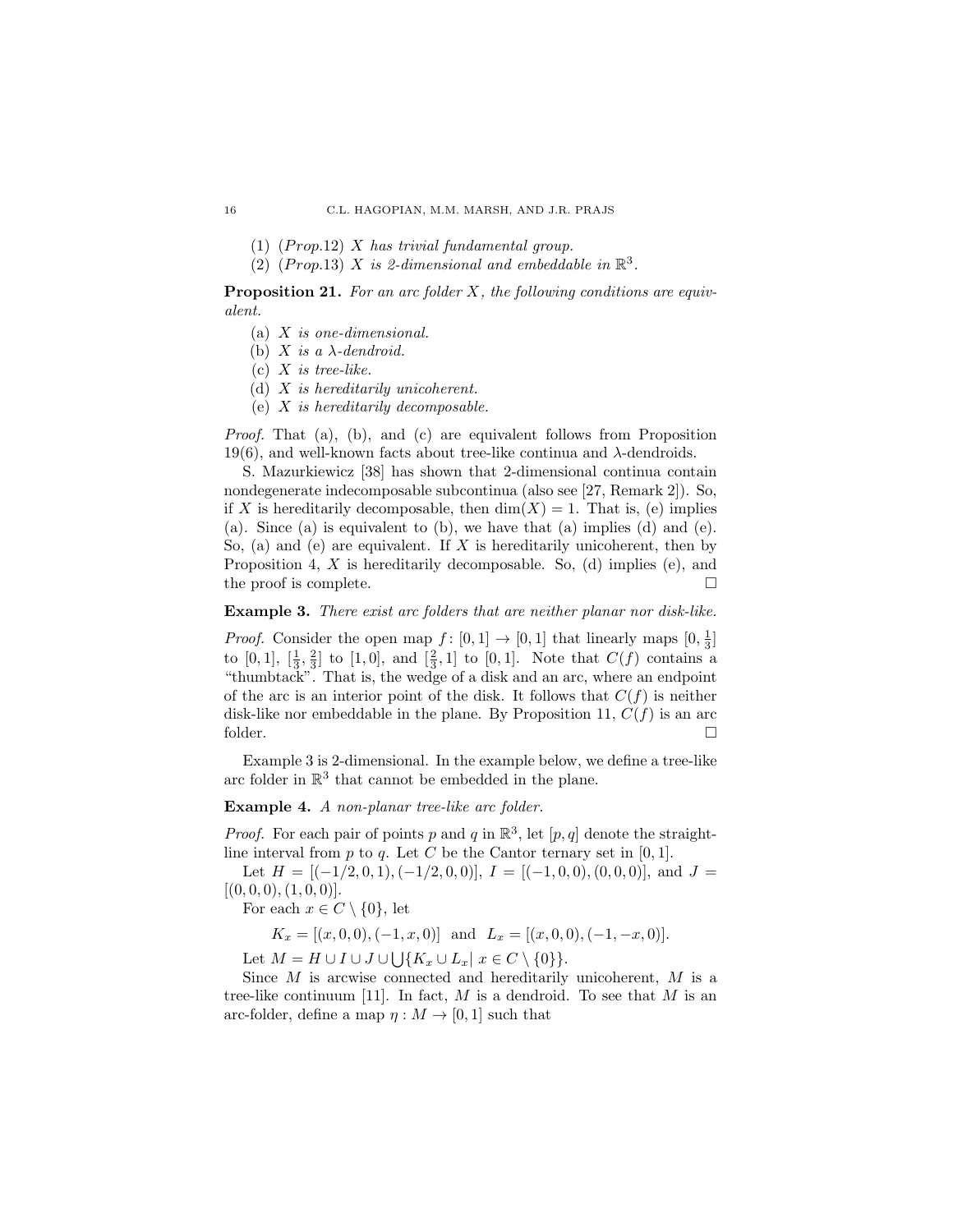- (1)  $\eta$  sends  $H \setminus \{(-1/2, 0, 0)\}\$  homeomorphically onto [0, 1/2),
- (2)  $\eta(I) = 1/2$ ,
- (3) if  $(x, 0, 0) \in J$  and  $x \notin C$ , then  $\eta((x, 0, 0)) = 1/2 + x/2$ , and
- (4) if  $(x, 0, 0) \in J$  and  $x \in C \setminus \{0\}$ , then  $\eta(K_x \cup L_x) = 1/2 + x/2$ .

To see that M cannot be embedded in  $\mathbb{R}^2$ , assume the contrary. Let h be a homeomorphism of M into  $\mathbb{R}^2$ . Let G be an open disk in  $\mathbb{R}^2$  containing  $h(0, -1/2, 0)$  whose closure misses  $h(J) \cup \{h(-1/2, 0, 1), h(-1, 0, 0)\}.$ 

Let A be the closure of the  $h(-1/2, 0, 0)$ -component of  $G \cap h(H)$ . Note that  $K_x$  and  $L_x$  limit on I as x in C approaches 0. Hence there is a positive number r such that for each  $s \in C \cap (0, r]$ 

(5) both  $h(K_s)$  and  $h(L_s)$  intersect G, and

(6) neither  $h(K_s)$  nor  $h(L_s)$  abut  $h(I \cup J)$  from the same side as A (see page 180 of [40]).

Let s be a point of  $C \cap (0, r)$  that is inaccessible from  $J \setminus C$  such that both  $h(K_s)$  and  $h(L_s)$  intersect G.

Let U be the arc in  $h(I \cup J)$  that is irreducible between  $h(s)$  and  $h(cl(G))$ .

Let V be the arc in  $h(K_s)$  that is irreducible between  $h(s)$  and  $h(cl(G))$ .

Let W be the arc in  $h(L_s)$  that is irreducible between  $h(s)$  and  $h(cl(G))$ . Let  $u, v$ , and  $w$  be the endpoints of  $U, V$ , and  $W$ , respectively, that

are opposite  $h(s)$ .

Let  $B$  be the arc in the boundary of  $G$  that misses  $A$  and is irreducible about  $\{u, v, w\}.$ 

Assume without loss of generality that  $\{h(s), v\}$  separates u from w in the simple closed curve  $\Delta = U \cup B \cup W$ . Let  $\Omega$  denote the bounded complementary domain of  $\Delta$ . Let t be a point of  $C \cap (0, s)$  such that the arc X in  $h(L_t) \cap cl(\Omega)$  irreducible between  $h(t)$  and B has an endpoint in B between  $v$  and  $w$ . Since  $X$  and  $V$  are disjoint, this contradicts Theorem 28 on page 156 of [40]. Hence M is not embeddable in the plane.  $\Box$ 

# **Question 7.** Can every arc folder be embedded in  $\mathbb{R}^3$ ?

We finish this section with results and questions that relate to the fpp for arc folders. Every tree-like arc folder has the fpp (by Proposition 21 and Manka [32]). We show in Proposition 22 below that every planar arc folder has the fpp, but first we prove a reduction theorem for fixed-pointfree maps on arc folders.

A mapping  $f: X \to Y$  is universal if for each mapping  $g: X \to Y$ , there exists a point  $x \in X$  such that  $f(x) = g(x)$ .

**Theorem 1.** Suppose  $(X, \eta)$  is an arc folder that admits a fixed-point-free mapping f. Then there exists a subfolder  $X_1 = \eta^{-1}([a, b])$  of X and a fixed-point-free mapping  $f_1: X_1 \to X_1$ , where (1)  $X_1$  is arcwise connected.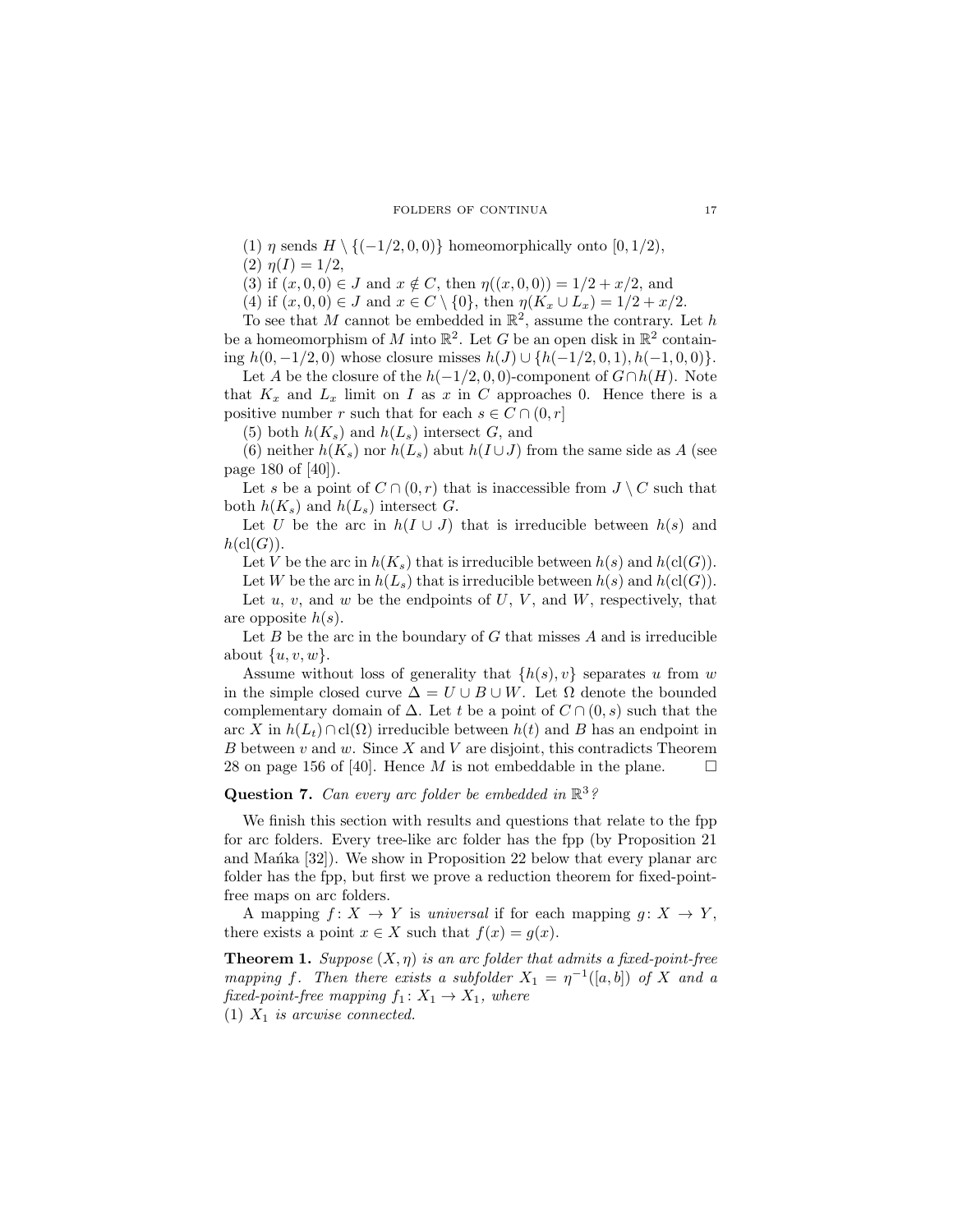Moreover, if X is continuous, the subfolder  $X_1$  and the fixed-pointfree mapping  $f_1$  can be chosen so that we have the following additional property.

(2) For each  $t \in [a, b]$ , t is in the interior of  $\eta(f_1(\eta^{-1}(t)))$  relative to  $[a, b]$ .

*Proof.* (1) Let  $f: X \to X$  be a fixed-point-free mapping. Since  $\eta$  is universal, there exists a point z in X where  $\eta(z) = \eta f(z)$ . Let A be the arc component of X that contains  $B = \eta^{-1}(\eta(z))$ . We note that B is nondegenerate since  $\{z, f(z)\}\subset B$ . Also,  $B\cup f(B)\subset A$ ,  $f(A)\subset A$ , and  $A \neq B$ . Furthermore, if  $A \cap \eta^{-1}(t) \neq \emptyset$  for some  $0 \leq t \leq 1$ , then  $\eta^{-1}(t) \subset A$ . That is,  $A = \eta^{-1}\eta(A)$ .

Since A is connected,  $\eta(A)$  has one of the following forms  $[r, s)$ ,  $[r, s]$ ,  $(r, s)$ , or  $(r, s]$ , for some  $0 \le r < s \le 1$ . We consider three cases.

**Case 1.** Suppose  $\eta(A) = [r, s]$ . Then  $A = \eta^{-1}([r, s])$ , and since  $f(A) \subset A$ , A is the desired subfolder and  $f|_A$  is the desired fixed-point-free mapping. **Case 2.** Suppose  $\eta(A) = [r, s)$ . Let  $K = \text{cl}(A) \cap \eta^{-1}(s)$ . By Lemma 1,

K is connected.

Since  $f(A) \subset A$ , it follows from the continuity of f that  $f(K) \subset cl(A)$ . So, if some point x in K maps into  $\eta^{-1}(s)$ , we have that  $f(K) \subset K$ . But then, since  $K$  is an arc,  $f$  has a fixed point in  $K$ , a contradiction. So,  $f(K) \cap \eta^{-1}(s) = \emptyset$ . It follows in this case that  $f(K) \subset A$ . In fact,  $f(\eta^{-1}(s)) \subset A$ . Hence, by continuity and compactness, there exists some b with  $r < b < s$  such that  $f(\eta^{-1}(b)) \subset \eta^{-1}([r, b])$ . Let  $\ell : \eta^{-1}([r, s]) \to$  $\eta^{-1}([r, b])$  be a retraction, where  $\ell(\eta^{-1}([b, s])) = \eta^{-1}(b)$ , and consider the map  $f_1 = \ell \circ f|_{\eta^{-1}([r,b])}$ . We note that  $f_1(\eta^{-1}([r,b])) \subset \eta^{-1}([r,b])$ , and  $f_1$ is fixed point free by choice of b. So, we have the desired closed subfolder of X.

**Case 3.** Suppose  $\eta(A) = (r, s)$ . Let  $J = \text{cl}(A) \cap \eta^{-1}(r)$ , and, as in Case 2,  $K = \text{cl}(A) \cap \eta^{-1}(s)$ . As in Case 2, we can deduce that  $f(J) \cup f(K) \subset$  $\text{cl}(A) \subset \eta^{-1}([r,s])$  and  $f(J) \cap \eta^{-1}(r) = \emptyset = f(K) \cap \eta^{-1}(s)$ . It follows that we can pick a and b, with  $r < a < b < s$ , so that  $f(\eta^{-1}(a)) \subset$  $\eta^{-1}((a, s])$  and  $f(\eta^{-1}(b)) \subset \eta^{-1}([r, b])$ . Let  $g: \eta^{-1}([r, s]) \to \eta^{-1}([a, b])$  be a retraction, where  $g(\eta^{-1}([r,a])) = \eta^{-1}(a)$  and  $g(\eta^{-1}([b,s])) = \eta^{-1}(b)$ . Define  $f_2 = g \circ f|_{\eta^{-1}([a,b])}$ . As in Case 2, we have the desired result for the closed subfolder  $\eta^{-1}([a, b])$  and the map  $f_2$ .

(2) We now assume that  $(X, \eta)$  is a continuous arc folder, and  $f: X \to X$  is a fixed-point-free mapping. By  $(1)$ , we may also assume that X is arcwise connected. By the continuity of  $(X, \eta)$  there exists the largest number  $a \in$ [0, 1] such that  $\eta(f(\eta^{-1}(a))) \subset [a, 1]$ . Similarly, there exists the smallest number  $b \in [a, 1]$  such that  $\eta(f(\eta^{-1}(b))) \subset [0, b]$ . Let  $X_1 = \eta^{-1}([a, b])$ , and  $r: X \to X_1$  be a retraction such that  $r(\eta^{-1}([0, a)) = \eta^{-1}(a)$  and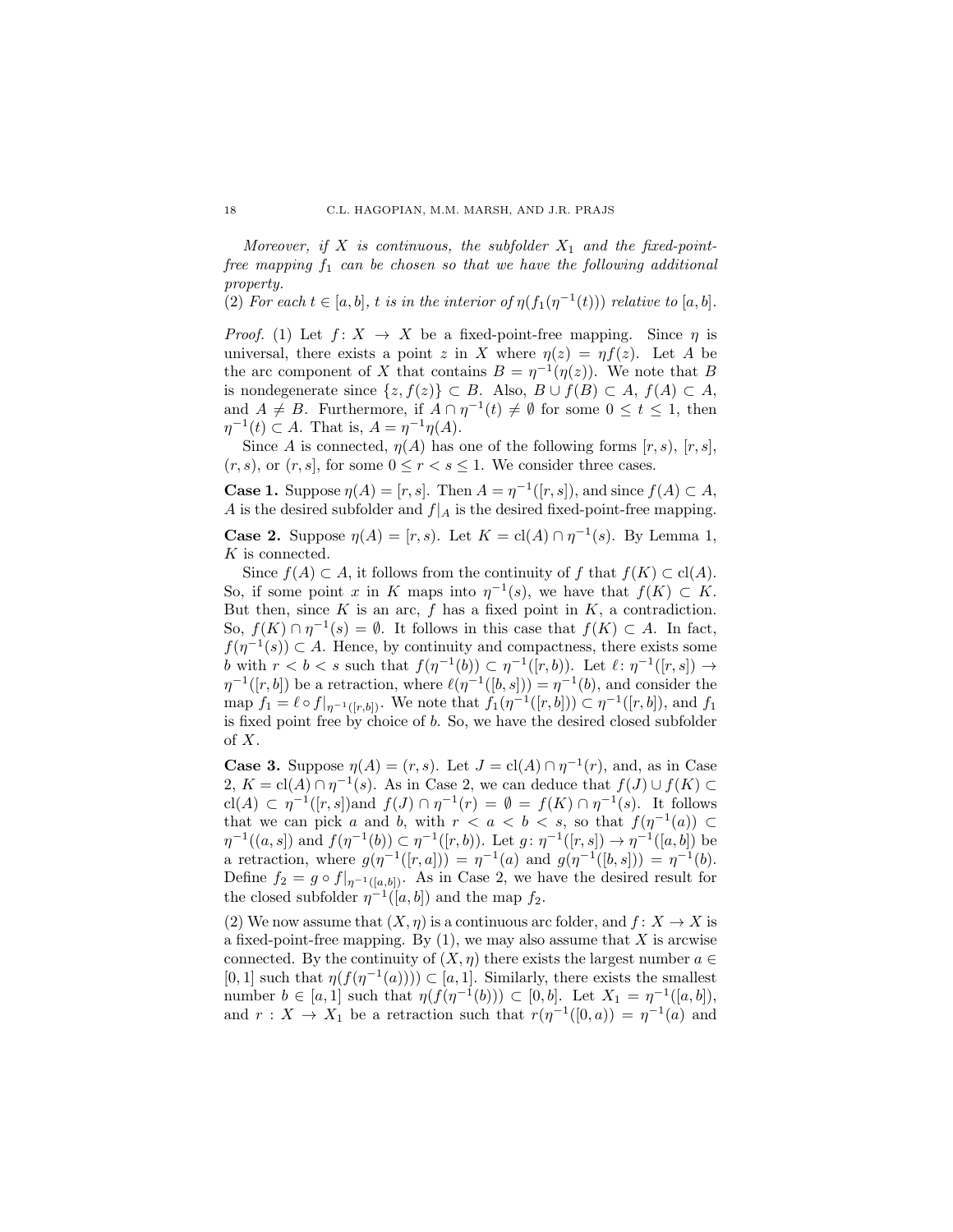#### FOLDERS OF CONTINUA 19

 $r(\eta^{-1}((b, 1]) = \eta^{-1}(b)$ . The map  $f_1 : X_1 \to X_1$  defined by  $f_1(x) = r(f(x))$ is fixed-point-free. By the definition of  $a$  and  $b$ ,  $t$  is an interior point of  $\eta(f_1(\eta^{-1}(t)))$  relative to [a, b] for each  $t \in [a, b]$ . Since X is arcwise connected and each fiber of  $X$  separates  $X$ , it is easy to see that the subfolder  $X_1$  is arcwise connected.

 $\Box$ 

# **Proposition 22.** If X is a planar arc folder, then X has the fpp.

*Proof.* By Theorem 1, we may assume that  $X$  is an arcwise connected, planar arc folder. Suppose there exists a simple closed curve  $S$  in  $X$  that does not bound a disk in  $X$ . Then the bounded complementary domain of  $S$  contains a point that is not in  $X$ . Via the Schoenflies theorem, we can retract  $X$  to  $S$ . It follows that  $X$  admits an essential map to  $S \stackrel{T}{\approx} S^1$ , contradicting, via Bruschlinsky's theorem [13, Theorem 8.1], that  $X$  is acyclic. Hence, each simple closed curve  $S$  in  $X$  bounds a disk, and therefore, the fundamental group of  $X$  is trivial. We have that  $X$ is simply connected. Hagopian [18, Theorem 9.1] has shown that simply connected planar continua have the fpp.

In [8], K. Borsuk introduced the notions of nearly extendable maps and NE-sets, which are related to the notions of AARs and AANRs. He showed that for a continuum  $X$  with trivial shape,  $X$  is an NE-set if and only if  $X$  is an AANR. He also showed that NE-sets with trivial shape have the fpp. So, we have the following fixed point result.

### **Proposition 23.** If an arc folder  $X$  is an AANR, then  $X$  has the fpp.

Question 8. Is each modified mapping cylinder of an inverse sequence on [0, 1] with right-end fiber an arc an AANR?

If Question 8 has an affirmative answer, then so does Question 5.

We end the paper with five questions that are typical in continuum fixed point theory. Variants of these questions have received considerable interest for over sixty years. For specific results and related questions, see the survey articles [2], [20], and [33].

Question 9. Does every disk-like arc folder have the fpp?

**Question 10.** Suppose X is an arc folder where each of  $\eta^{-1}([0, \frac{1}{2}])$  and  $\eta^{-1}([\frac{1}{2},1])$  has the fpp. Does X have the fpp?

Question 11. Suppose X is an arc folder where  $\eta^{-1}([0, \frac{1}{2}])$  is topologically a disk and  $\eta^{-1}([\frac{1}{2},1])$  has the fpp. Does X have the fpp?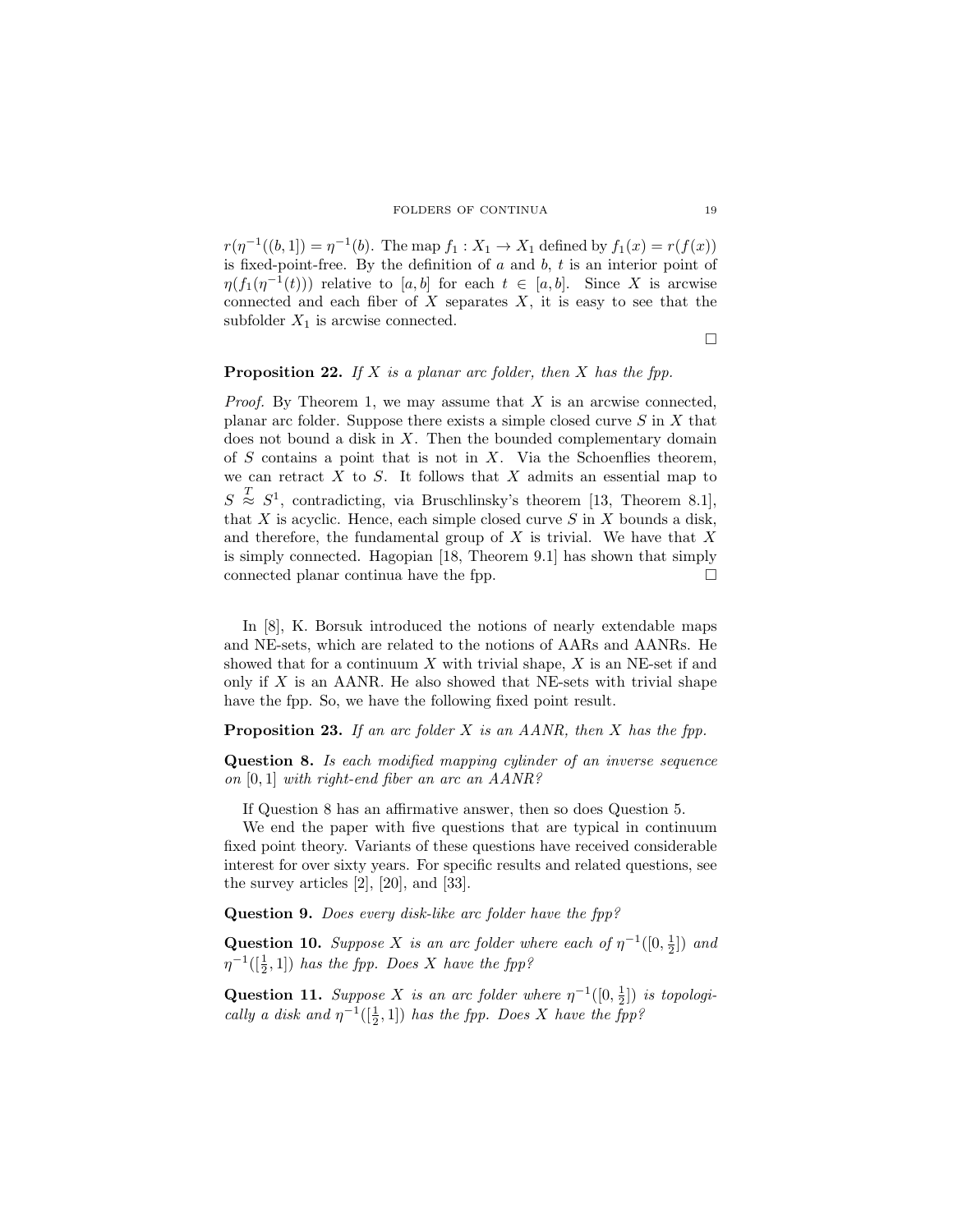**Question 12.** Suppose  $X$  is an arc folder where each proper subfolder  $\eta^{-1}([a, b])$  has the fpp. Does X have the fpp?

Question 13. Do all arc folders have the fpp for homeomorphisms?

Acknowledgement. The authors wish to thank Michael Heacock for providing Figure 1.

#### **REFERENCES**

- [1] J.M. Aarts and L.G. Oversteegen, The geometry of Julia sets, Trans. Amer. Math. Soc. 338(1993), 897–918.
- [2] R.H. Bing, The elusive fixed point property. Amer. Math. Monthly 76(1969), 119– 132.
- [3] R.H. Bing and F.B. Jones, Another homogeneous plane continuum, Trans. Amer. Math. Soc. 90(1959), 171–192.
- [4] K. Borsuk, Theory of Retracts, PWN, Warszawa, 1967.
- [5] \_\_\_\_\_, Fundamental retracts and extension of fundamental sequences, Fund. Math. 64(1969), 55–85.
- [6] , Theory of Shape, PWN, Warszawa, 1975.
- $[7]$   $\_\_\_\_\_\_$ , On a class of compacta, Houston J. Math. 1(1975), 1–13.
- [8]  $\frac{[8]}{[8]}$  *On nearly extendable maps*, Bull. Acad. Polon. Sci. Ser. Sci. Math. Astron. Phys. 23(1975), #7, 753–760.
- [9] J.J. Charatonik and J.R. Prajs, AANR spaces and absolute retracts for tree-like continua, Czechoslov. Math. J. 55(130)(2005), 877–891.
- [10] M.H. Clapp, On a generalization of absolute neighborhood retracts, Fund. Math. 70(1971),117–130.
- [11] H. Cook, Tree-likeness of dendroids and λ-dendroids, Fund. Math. 68(1970), 19– 22.
- [12] J. Dugundji, Topology, Allyn and Bacon, Inc., Boston, 1970
- [13] C.H. Dowker, Mapping theorems for non-compact spaces, Amer. J. Math. 69(1947), 200–242.
- [14] J. B. Fugate, A characterization of chainable continua, Canadian J. Math. 21(1969), 383–393.
- [15] A. Gmurczyk, On approximative retracts, Bull. Acad. Polon. Sci. Ser. Sci. Math. Astron. Phys. 16(1968), 9–14.
- [16] \_\_\_\_\_, Approximative retracts and fundamental retracts, Colloq. Math. 23(1971), 61–63.
- [17] A. Granas, Fixed point theorems for approximative ANRs, Bull. Acad. Polon. Sci. Ser. Sci. Math. Astron. Phys. 16(1968), 15–19.
- [18] C.L. Hagopian, The fixed point property for simply connected plane continua, Trans. Amer. Math. Soc. 348(1996), #11, 4525–4548.
- [19] , Irreducible continua without the fixed point property, Bull. Polish Acad. Sci. Math. 51(2003), #2, 121–127.
- [20]  $\_\_\_\_\$ , An update on the elusive fixed point property, Open Problems in Topology II – Edited by E. Pearl, 263–277, Elsevier B.V., 2007.
- [21] C.L. Hagopian and R. Mañka, Rational irreducible plane continua without the fixed point property, Proc. Amer. Math. Soc. 133(2005), #2, 617–625.
- [22] J.W. Hinrichsen and P. Minc, Concerning irreducible continua with homeomorphic layers, Colloq. Math. 53(1987), #2, 185–191.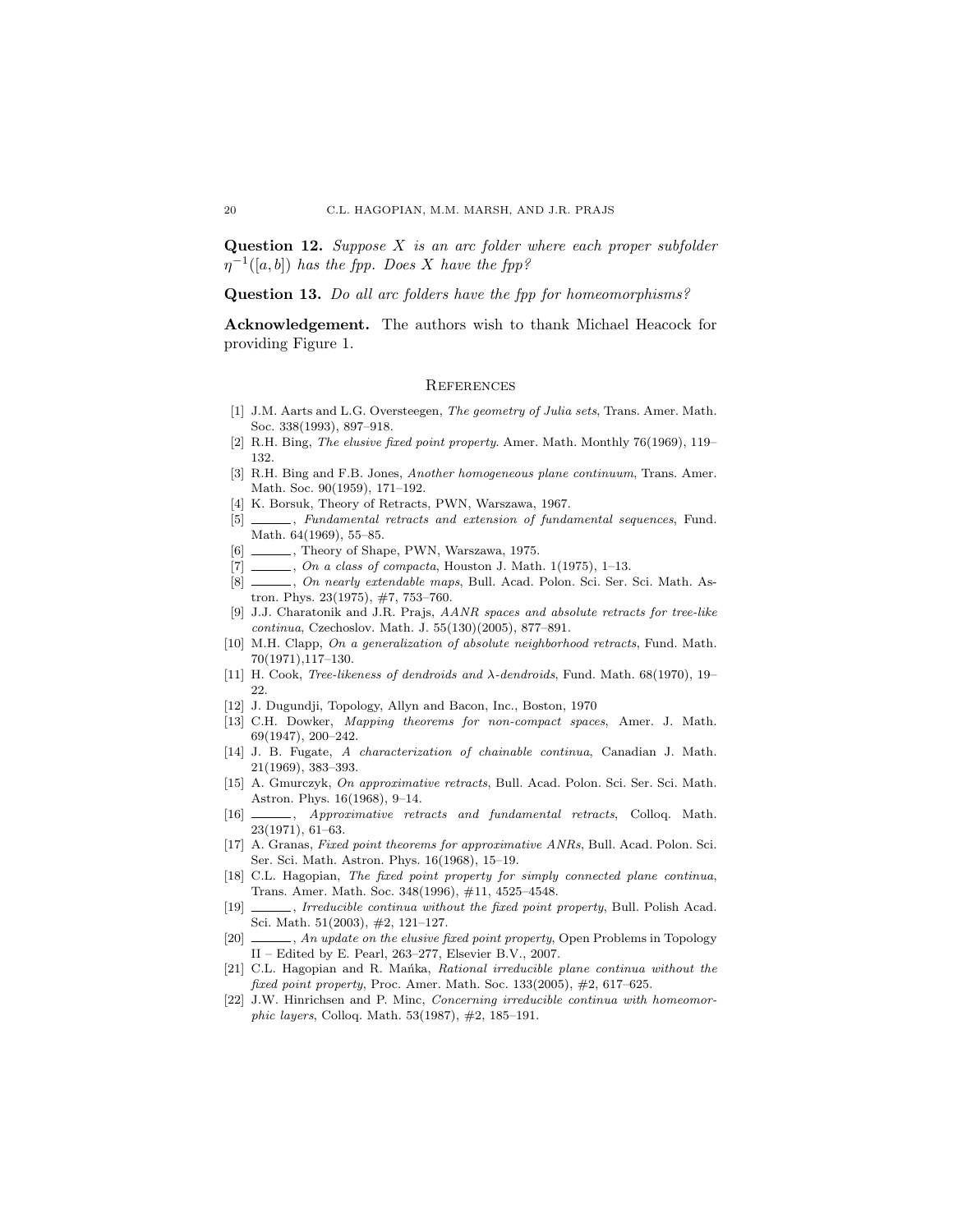#### FOLDERS OF CONTINUA 21

- [23] L. Hoehn and L. Oversteegen, A complete classification of homogeneous plane continua, Acta Math. 216 (2016), #2, 177-216.
- [24] W. Hurewicz and H. Wallman, Dimension Theory, Princeton Mathematical Series, v.4., Princeton, New Jersey, Princeton University Press, 1941.
- [25] B. Knaster, Un continua irréductible à décomposition continue en tranches, Fund. Math. 25(1935), 568–577.
- [26] R.J. Knill, Cones, products, and fixed points, Fund. Math. 60(1967), 35-46.
- [27] K. Kuratowski, Topology Vol.II, Academic Press, New York and London, 1968.
- [28] A. Lelek and D. Zaremba, Dimensions of irreducible continua and fixations of components in compact spaces, Fund. Math. 51(1962/63), 81–86.
- [29] S. Macías, Topics on Continua, Chapman and Hall/CRC, Boca Raton, FL, 2005. [30] , On continuously irreducible continua, Topology and Its Appl. 156(2009), 2357–2363.
- [31] W. S. Mahavier, Upper semi-continuous decompositions of irreducible continua, Fund. Math. LX(1967), 53–57.
- [32] R. Mańka, Association and fixed points, Fund. Math.  $91(1976)$ ,  $\#2$ ,  $105-121$ .
- [33]  $\_\_\_\_\$ n. The topological fixed point property an elementary continuum theory approach, Fixed Point Theory and Its Appl., 183–200, Banach Center Publ. 77, Polish Acad. Sci. Inst. Math., Warsaw, 2007.
- [34] M.M. Marsh and J.R. Prajs, *Brush spaces and the fixed point property*, Topology and Its Appl. 158(2011), 1085–1089.
- [35] , Internally K-like spaces and internal inverse limits, Topology and Its Appl. 164(2014), 235–241.
- [36] , Internal inverse limits and retractions, Rocky Mtn. J. Math. 45(2015), 1209–1223.
- [37] V. Martinez-de-la-Vega, New irreducible plane continua without the fixed point property, Topology Proc. 36(2010), 11–25.
- [38] S. Mazurkiewicz, Sur l'existence des continus ind´ecomposable, Fund. Math. 25(1935), 327–328.
- [39] E.E. Moise, A theorem on monotone interior transformations, Bull. Amer. Math. Soc. 55(1949), 810–811.
- [40] R.L. Moore, Foundations of point set theory, rev. ed., Amer. Math. Colloq. Publ. Amer. Math. Soc. 13, Providence, R. I., 1962.
- [41] J. R. Munkres, Topology, Second Edition, Prentice-Hall, Upper Saddle River, New Jersey, 2000.
- [42] S.B. Nadler, Jr., Dimension Theory: An Introduction with Exercises, Aportaciones Matematicas: Textos [Mathematical Contributions: Texts], 18, Mexico: Sociedad Matem'atica Mexicana, 2002.
- [43] \_\_\_\_\_, Continuum Theory, An Introduction, Pure and Applied Mathematics 158, Marcel Dekker, New York, 1992.
- [44] H. Noguchi, A generalization of absolute neighborhood retracts, Kodai Math. Seminar Reports 1(1953), 20–22.
- [45] L. G. Oversteegen, Open retractions and locally confluent mappings of certain continua, Houston J. Math. 6(1980), #1, 113–125.
- [46] J.R. Prajs, Continuous pseudo-hairy spaces and continuous pseudo-fans, Fund. Math. 171(2002), 101–116.
- [47] R. B. Sher, Realizing cell-like maps in Euclidean space, General Topology and Its Applications 2(1972), 75–89.
- [48] E. H. Spanier, Algebraic Topology, McGraw-Hill, New York, 1966.